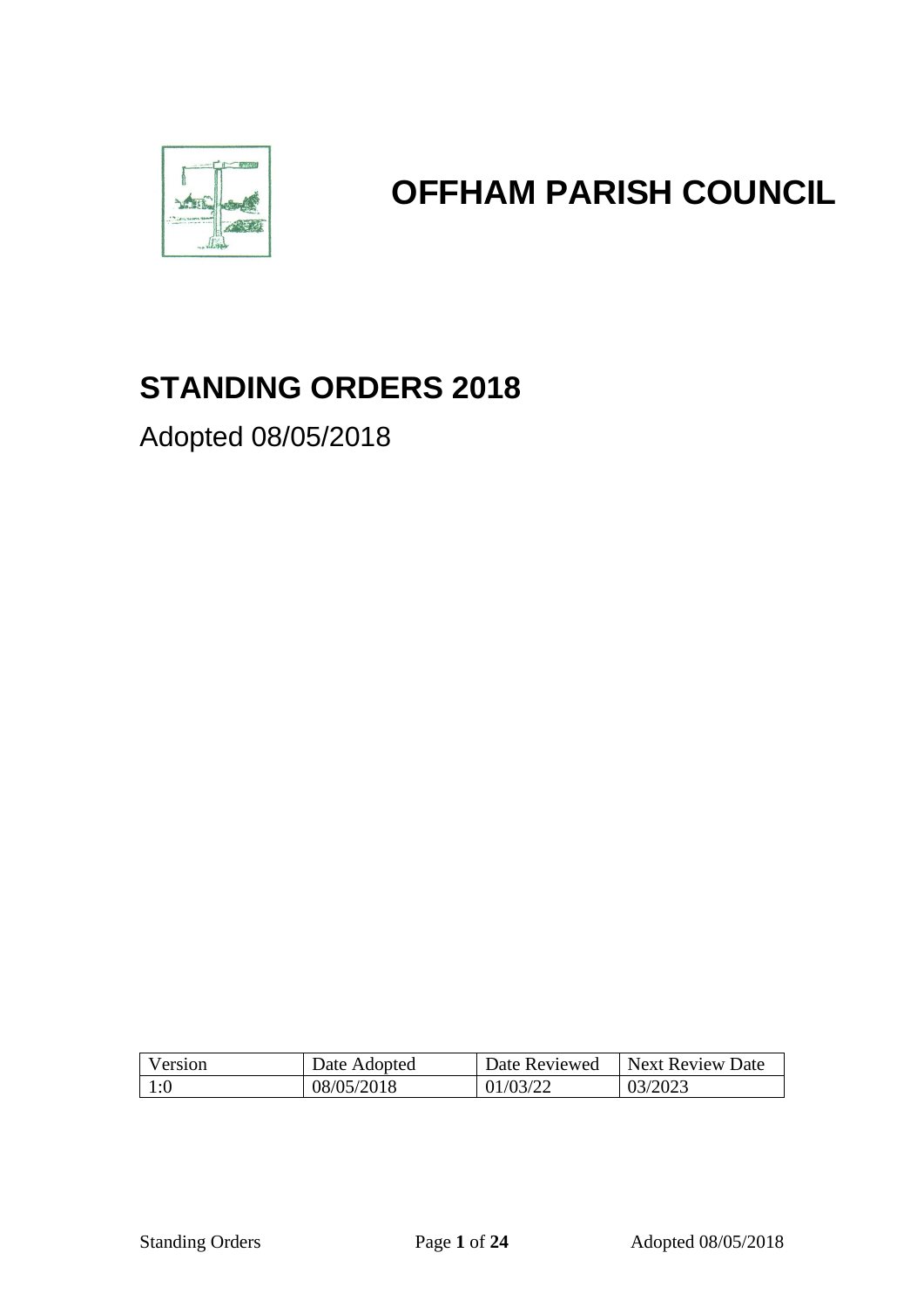| 1. |                                                            |
|----|------------------------------------------------------------|
| 2. |                                                            |
| 3. |                                                            |
| 4. |                                                            |
| 5. |                                                            |
| 6. | EXTRAORDINARY MEETINGS OF THE COUNCIL, COMMITTEES AND      |
| 7. |                                                            |
| 8. |                                                            |
| 9. | MOTIONS FOR A MEETING THAT REQUIRE WRITTEN NOTICE TO       |
|    | 10. MOTIONS AT A MEETING THAT DO NOT REQUIRE WRITTEN       |
|    |                                                            |
|    |                                                            |
|    |                                                            |
|    |                                                            |
|    |                                                            |
|    |                                                            |
|    |                                                            |
|    |                                                            |
|    |                                                            |
|    |                                                            |
|    | 21. RESPONSIBILITIES UNDER DATA PROTECTION LEGISLATION 222 |
|    |                                                            |
|    |                                                            |
|    | 24. COMMUNICATING WITH DISTRICT AND COUNTY OR UNITARY      |
|    |                                                            |
|    |                                                            |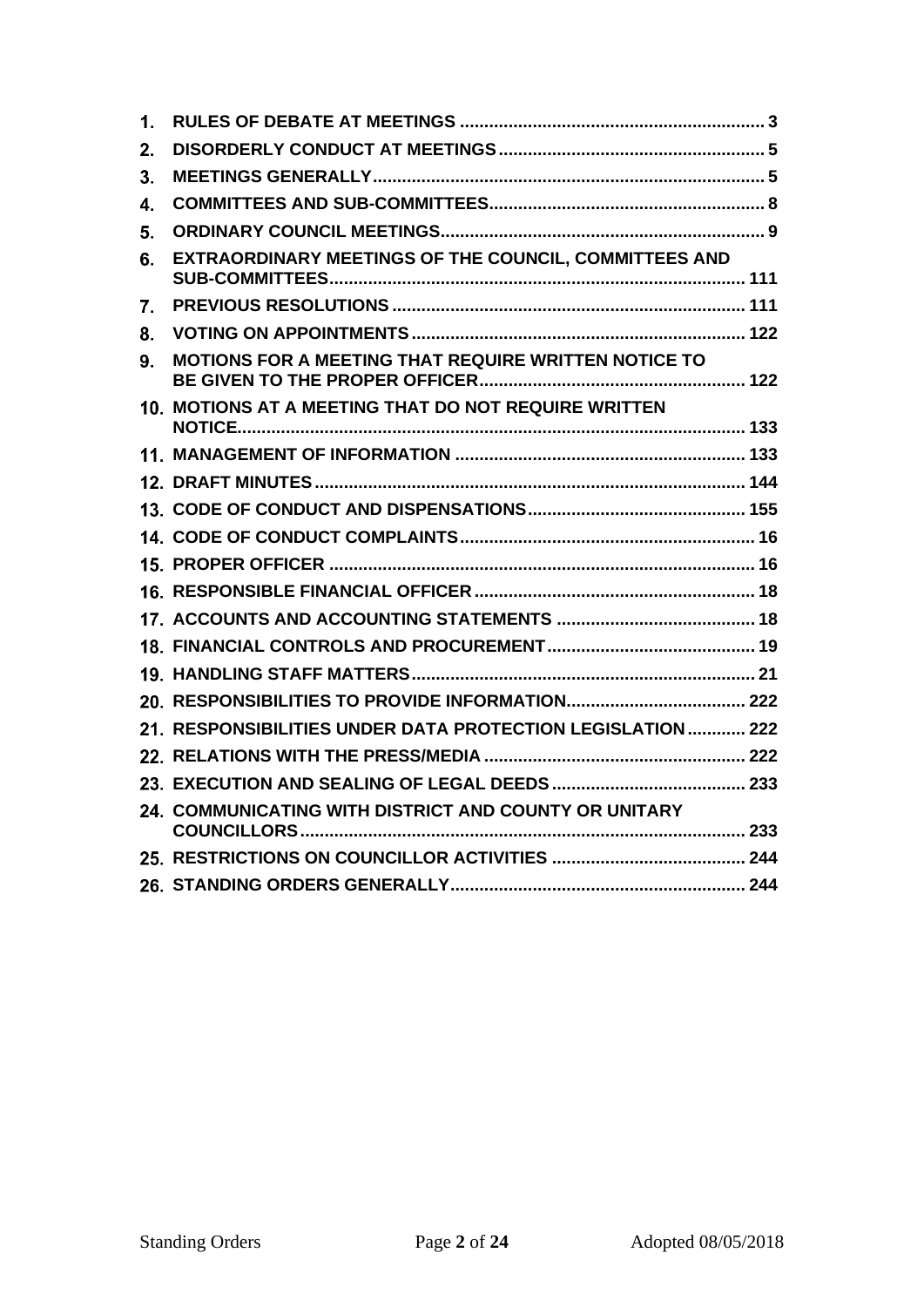#### <span id="page-2-0"></span> $1.$ **RULES OF DEBATE AT MEETINGS**

- a Motions on the agenda shall be considered in the order that they appear unless the order is changed at the discretion of the chairman of the meeting.
- b A motion (including an amendment) shall not be progressed unless it has been moved and seconded.
- c A motion on the agenda that is not moved by its proposer may be treated by the chairman of the meeting as withdrawn.
- d If a motion (including an amendment) has been seconded, it may be withdrawn by the proposer only with the consent of the seconder and the meeting.
- e An amendment is a proposal to remove or add words to a motion. It shall not negate the motion.
- f If an amendment to the original motion is carried, the original motion (as amended) becomes the substantive motion upon which further amendment(s) may be moved.
- g An amendment shall not be considered unless early verbal notice of it is given at the meeting and, if requested by the chairman of the meeting, is expressed in writing to the chairman.
- h A councillor may move an amendment to his own motion if agreed by the meeting. If a motion has already been seconded, the amendment shall be with the consent of the seconder and the meeting.
- i If there is more than one amendment to an original or substantive motion, the amendments shall be moved in the order directed by the chairman of the meeting.
- j Subject to standing order 1(k), only one amendment shall be moved and debated at a time, the order of which shall be directed by the chairman of the meeting.
- k One or more amendments may be discussed together if the chairman of the meeting considers this expedient but each amendment shall be voted upon separately.
- l A councillor may not move more than one amendment to an original or substantive motion.
- m The mover of an amendment has no right of reply at the end of debate on it.
- n Where a series of amendments to an original motion are carried, the mover of the original motion shall have a right of reply either at the end of debate on the first amendment or at the very end of debate on the final substantive motion immediately before it is put to the vote.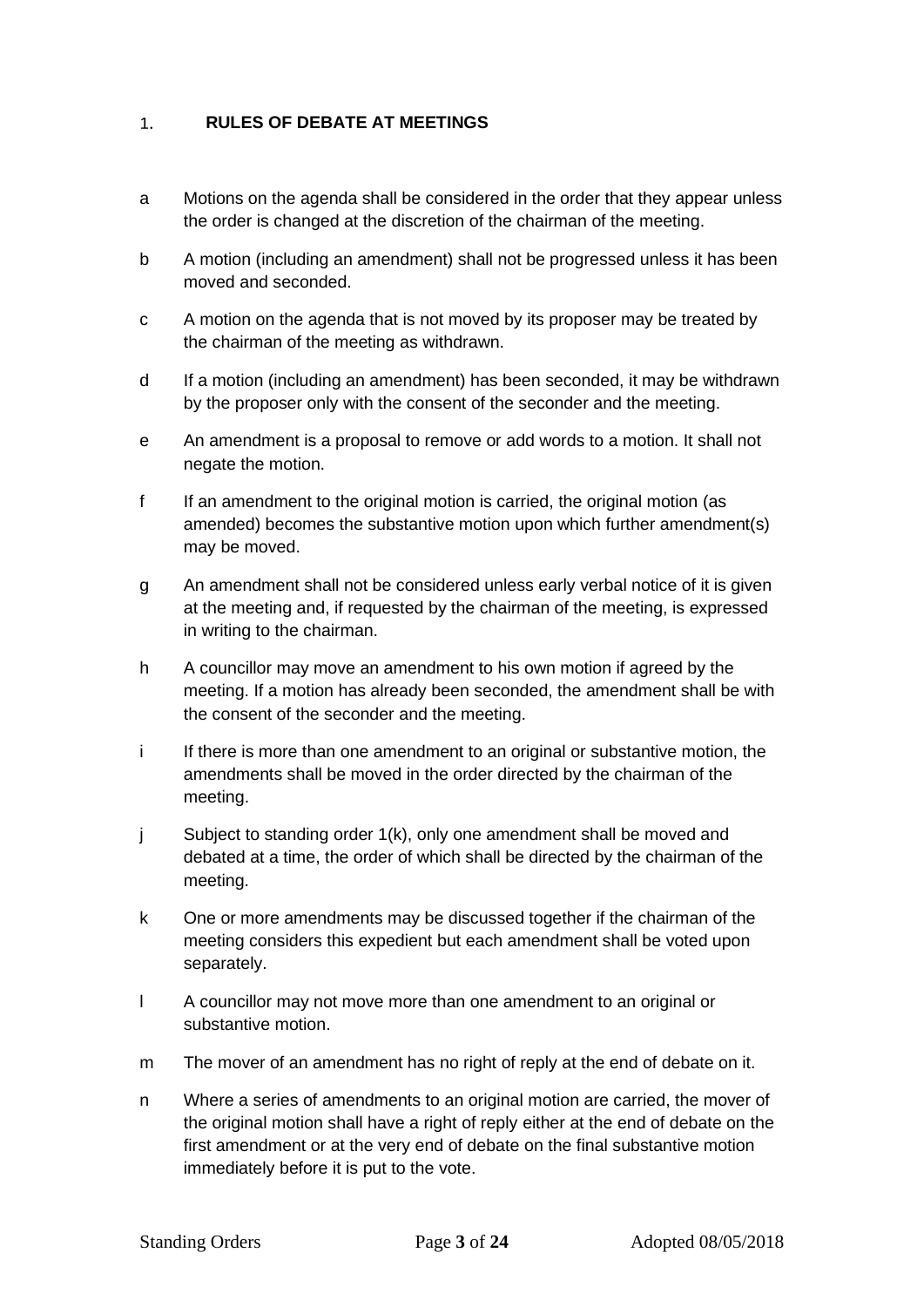- o Unless permitted by the chairman of the meeting, a councillor may speak once in the debate on a motion except:
	- i. to speak on an amendment moved by another councillor;
	- ii. to move or speak on another amendment if the motion has been amended since he last spoke;
	- iii. to make a point of order;
	- iv. to give a personal explanation; or
	- v. to exercise a right of reply.
- p During the debate on a motion, a councillor may interrupt only on a point of order or a personal explanation and the councillor who was interrupted shall stop speaking. A councillor raising a point of order shall identify the standing order which he considers has been breached or specify the other irregularity in the proceedings of the meeting he is concerned by.
- q A point of order shall be decided by the chairman of the meeting and his decision shall be final.
- r When a motion is under debate, no other motion shall be moved except:
	- i. to amend the motion;
	- ii. to proceed to the next business;
	- iii. to adjourn the debate;
	- iv. to put the motion to a vote;
	- v. to ask a person to be no longer heard or to leave the meeting;
	- vi. to refer a motion to a committee or sub-committee for consideration;
	- vii. to exclude the public and press;
	- viii. to adjourn the meeting; or
	- ix. to suspend particular standing order(s) excepting those which reflect mandatory statutory or legal requirements.
- s Before an original or substantive motion is put to the vote, the chairman of the meeting shall be satisfied that the motion has been sufficiently debated and that the mover of the motion under debate has exercised or waived his right of reply.
- t Excluding motions moved under standing order 1(r), the contributions or speeches by a councillor shall relate only to the motion under discussion and shall not exceed 5 minutes without the consent of the chairman of the meeting.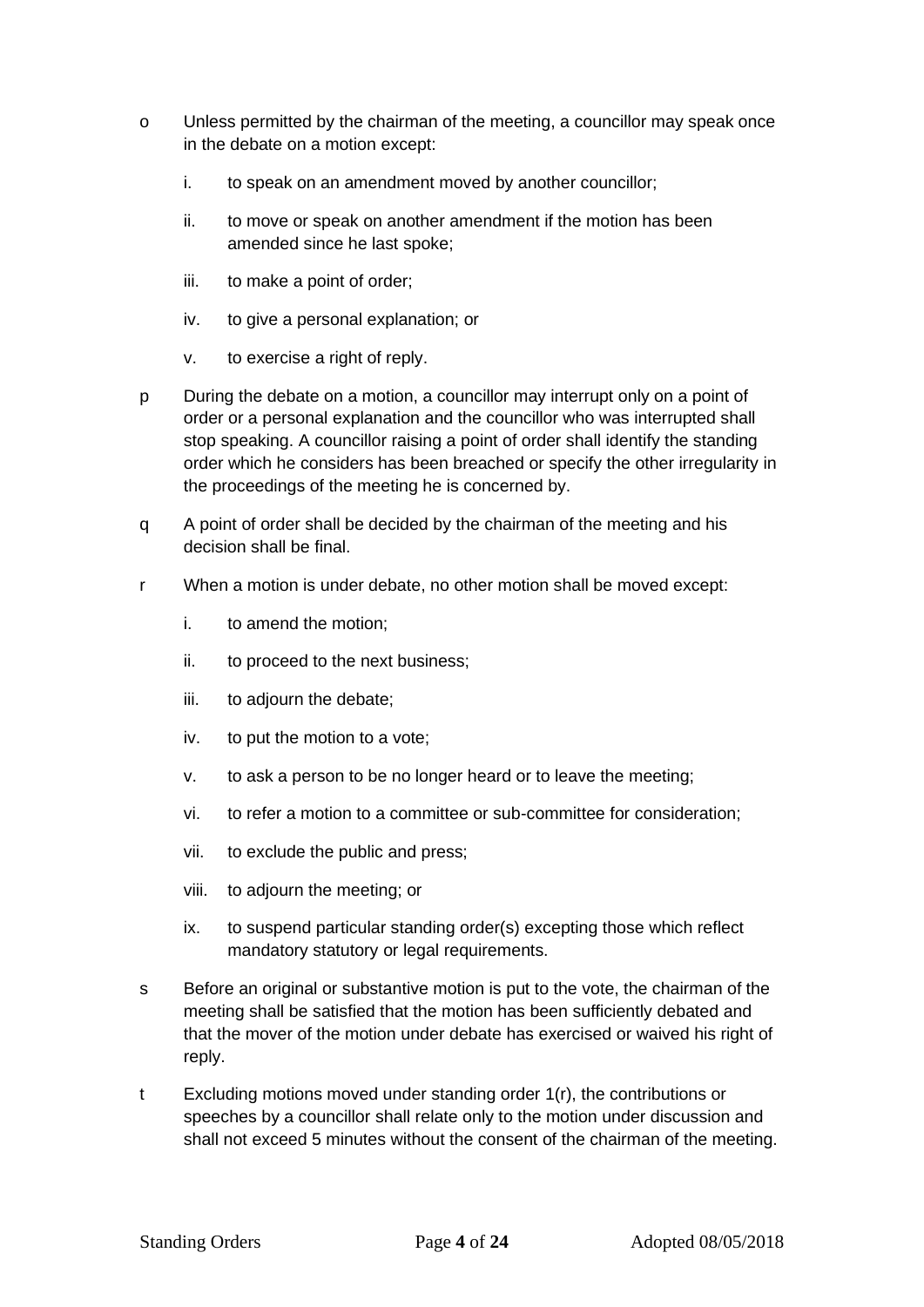#### <span id="page-4-0"></span>**DISORDERLY CONDUCT AT MEETINGS**  $2.$

- a No person shall obstruct the transaction of business at a meeting or behave offensively or improperly. If this standing order is ignored, the chairman of the meeting shall request such person(s) to moderate or improve their conduct.
- b If person(s) disregard the request of the chairman of the meeting to moderate or improve their conduct, any councillor or the chairman of the meeting may move that the person be no longer heard or be excluded from the meeting. The motion, if seconded, shall be put to the vote without discussion.
- c If a resolution made under standing order 2(b) is ignored, the chairman of the meeting may take further reasonable steps to restore order or to progress the meeting. This may include temporarily suspending or closing the meeting.

#### <span id="page-4-1"></span>**MEETINGS GENERALLY**  $\overline{3}$

Full Council meetings Committee meetings Sub-committee meetings

- a **Meetings shall not take place in premises which at the time of the meeting are used for the supply of alcohol, unless no other premises are available free of charge or at a reasonable cost.**
- b **The minimum three clear days for notice of a meeting does not include the day on which notice was issued, the day of the meeting, a Sunday, a day of the Christmas break, a day of the Easter break or of a bank holiday or a day appointed for public thanksgiving or mourning.**
- c **The minimum three clear days' public notice for a meeting does not include the day on which the notice was issued or the day of the meeting unless the meeting is convened at shorter notice** OR [The minimum three clear days' public notice of a meeting does not include the day on which the notice was issued or the day of the meeting].
- ● d **Meetings shall be open to the public unless their presence is prejudicial to the public interest by reason of the confidential nature of the business to be transacted or for other special reasons. The public's exclusion from part or all of a meeting shall be by a resolution which shall give reasons for the public's exclusion.**
	- e Members of the public may make representations, answer questions and give evidence at a meeting which they are entitled to attend in respect of the business on the agenda.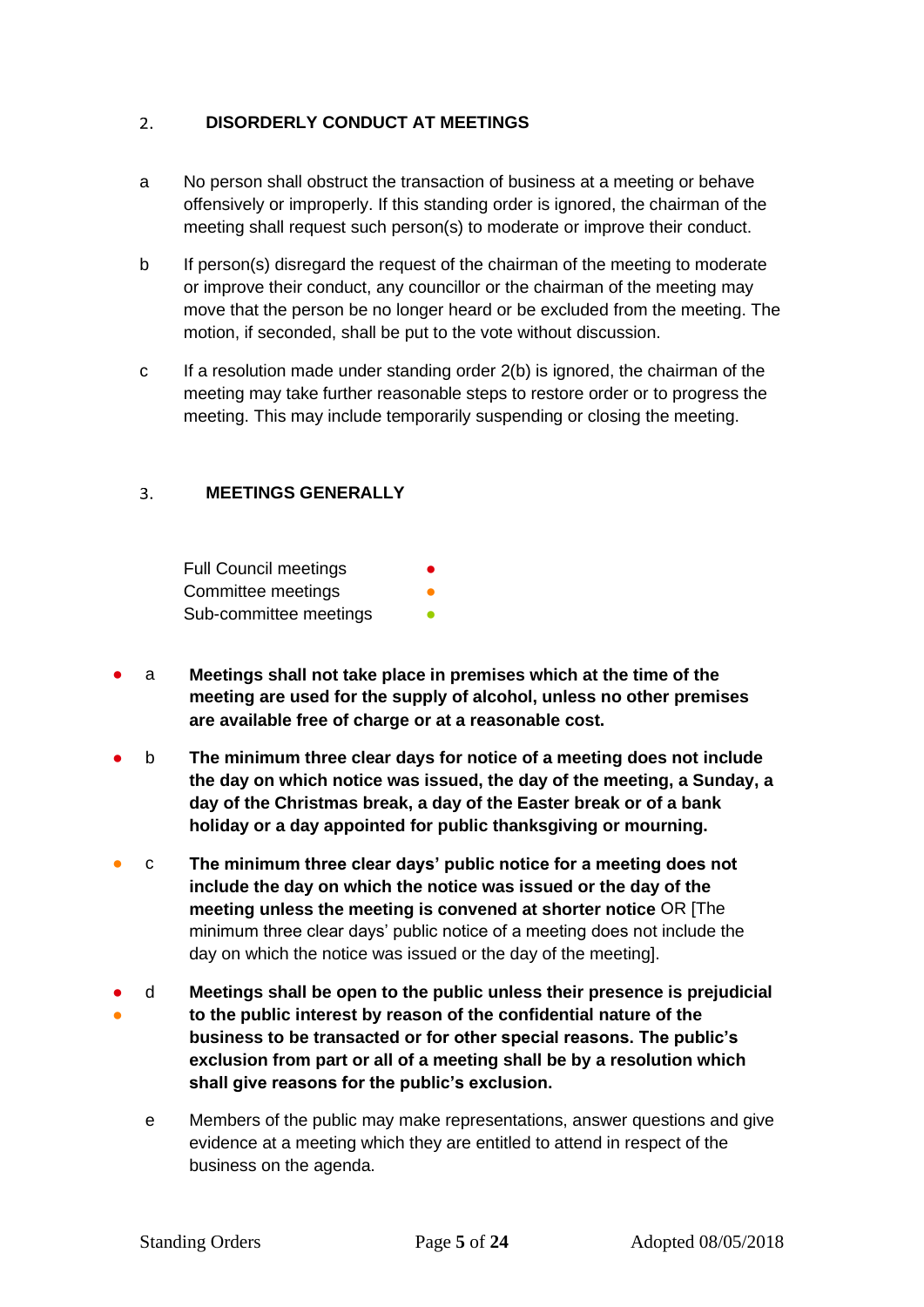- f The period of time designated for public participation at a meeting in accordance with standing order 3(e) shall not exceed 10 minutes unless directed by the chairman of the meeting.
- g Subject to standing order 3(f), a member of the public shall not speak for more than 5 minutes.
- h In accordance with standing order 3(e), a question shall not require a response at the meeting nor start a debate on the question. The chairman of the meeting may direct that a written or oral response be given.
- i A person shall raise his hand when requesting to speak and stand when speaking (except when a person has a disability or is likely to suffer discomfort). The chairman of the meeting may at any time permit a person to be seated when speaking.
- j A person who speaks at a meeting shall direct his comments to the chairman of the meeting.
- k Only one person is permitted to speak at a time. If more than one person wants to speak, the chairman of the meeting shall direct the order of speaking.
- ● l **Subject to standing order 3(m), a person who attends a meeting is permitted to report on the meeting whilst the meeting is open to the public. To "report" means to film, photograph, make an audio recording of meeting proceedings, use any other means for enabling persons not present to see or hear the meeting as it takes place or later or to report or to provide oral or written commentary about the meeting so that the report or commentary is available as the meeting takes place or later to persons not present.**
- ● m **A person present at a meeting may not provide an oral report or oral commentary about a meeting as it takes place without permission.**
- ● n **The press shall be provided with reasonable facilities for the taking of their report of all or part of a meeting at which they are entitled to be present.**
- o **Subject to standing orders which indicate otherwise, anything authorised or required to be done by, to or before the Chairman of the Council may in his absence be done by, to or before the Vice-Chairman of the Council (if there is one).**
- p **The Chairman of the Council, if present, shall preside at a meeting. If the Chairman is absent from a meeting, the Vice-Chairman of the Council (if there is one) if present, shall preside. If both the Chairman and the Vice-Chairman are absent from a meeting, a councillor as chosen by the councillors present at the meeting shall preside at the meeting.**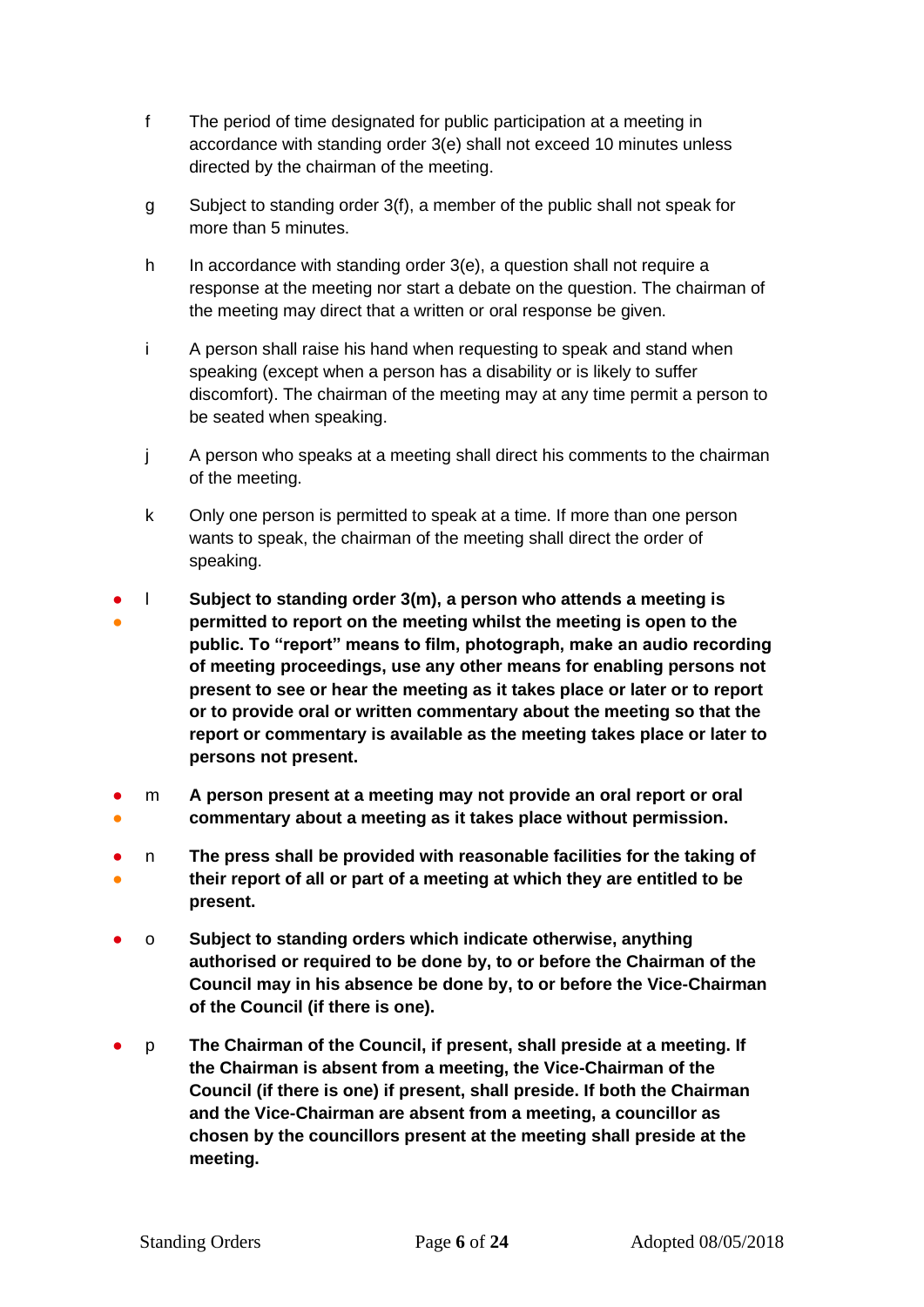- q **Subject to a meeting being quorate, all questions at a meeting shall be**
- 。<br>● **decided by a majority of the councillors and non-councillors with voting**
- **rights present and voting.**
- r **The chairman of a meeting may give an original vote on any matter put**

● **to the vote, and in the case of an equality of votes may exercise his** 

● **casting vote whether or not he gave an original vote.**

> *See standing orders 5(h) and (i) for the different rules that apply in the election of the Chairman of the Council at the annual meeting of the Council.*

- s **Unless standing orders provide otherwise, voting on a question shall be by a show of hands. At the request of a councillor, the voting on any question shall be recorded so as to show whether each councillor present and voting gave his vote for or against that question.** Such a request shall be made before moving on to the next item of business on the agenda.
	- t The minutes of a meeting shall include an accurate record of the following:
		- i. the time and place of the meeting;
		- ii. the names of councillors who are present and the names of councillors who are absent;
		- iii. interests that have been declared by councillors and non-councillors with voting rights;
		- iv. the grant of dispensations (if any) to councillors and non-councillors with voting rights;
		- v. whether a councillor or non-councillor with voting rights left the meeting when matters that they held interests in were being considered;
		- vi. if there was a public participation session; and
		- vii. the resolutions made.
- u **A councillor or a non-councillor with voting rights who has a**
- **disclosable pecuniary interest or another interest as set out in the**
- **Council's code of conduct in a matter being considered at a meeting is subject to statutory limitations or restrictions under the code on his right to participate and vote on that matter.**
- v **No business may be transacted at a meeting unless at least one-third of the whole number of members of the Council are present and in no case shall the quorum of a meeting be less than three.**

*See standing order 4d(viii) for the quorum of a committee or sub-committee meeting.*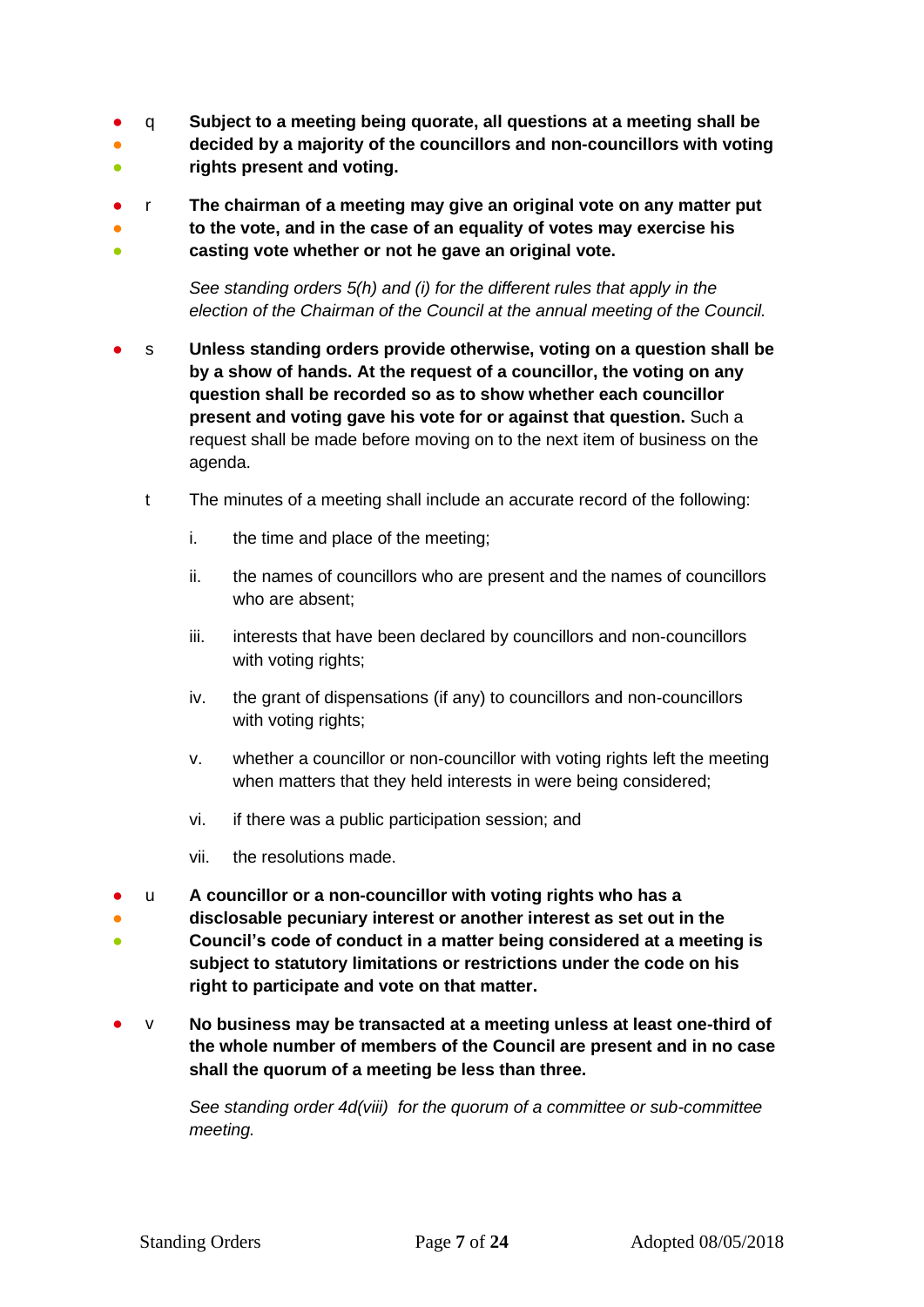#### ● w **If a meeting is or becomes inquorate no business shall be transacted**

- ● and the meeting shall be closed. The business on the agenda for the meeting shall be adjourned to another meeting.
	- x A meeting shall not exceed a period of 2½ hours.

#### <span id="page-7-0"></span> $\overline{4}$ . **COMMITTEES AND SUB-COMMITTEES**

- a **Unless the Council determines otherwise, a committee may appoint a sub-committee whose terms of reference and members shall be determined by the committee.**
- b **The members of a committee may include non-councillors unless it is a committee which regulates and controls the finances of the Council.**
- c **Unless the Council determines otherwise, all the members of an advisory committee and a sub-committee of the advisory committee may be noncouncillors.**
- d The Council may appoint standing committees or other committees as may be necessary, and:
	- i. shall determine their terms of reference;
	- ii. shall determine the number and time of the ordinary meetings of a standing committee up until the date of the next annual meeting of the Council;
	- iii. shall permit a committee, other than in respect of the ordinary meetings of a committee, to determine the number and time of its meetings;
	- iv. shall, subject to standing orders 4(b) and (c), appoint and determine the terms of office of members of such a committee;
	- v. may, subject to standing orders 4(b) and (c), appoint and determine the terms of office of the substitute members to a committee whose role is to replace the ordinary members at a meeting of a committee if the ordinary members of the committee confirm to the Proper Officer 3 days before the meeting that they are unable to attend;
	- vi. shall, after it has appointed the members of a standing committee, appoint the chairman of the standing committee;
	- vii. shall permit a committee other than a standing committee, to appoint its own chairman at the first meeting of the committee;
	- viii. shall determine the place, notice requirements and quorum for a meeting of a committee and a sub-committee which, in both cases, shall be no less than three;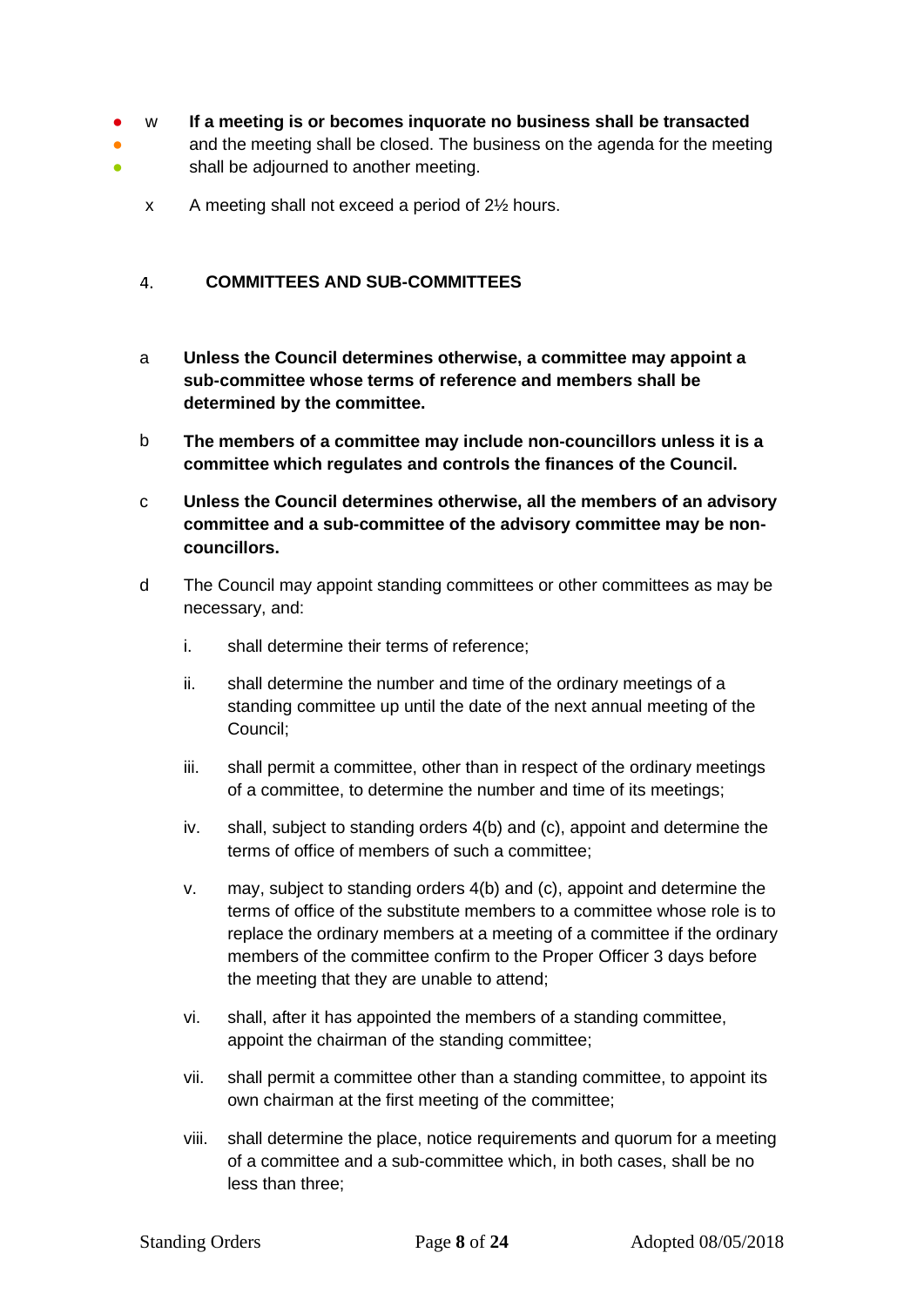- ix. shall determine if the public may participate at a meeting of a committee;
- x. shall determine if the public and press are permitted to attend the meetings of a sub-committee and also the advance public notice requirements, if any, required for the meetings of a sub-committee;
- xi. shall determine if the public may participate at a meeting of a subcommittee that they are permitted to attend; and
- xii. may dissolve a committee or a sub-committee.

#### <span id="page-8-0"></span> $5<sub>1</sub>$ **ORDINARY COUNCIL MEETINGS**

- a **In an election year, the annual meeting of the Council shall be held on or within 14 days following the day on which the councillors elected take office.**
- b **In a year which is not an election year, the annual meeting of the Council shall be held on such day in May as the Council decides.**
- c **If no other time is fixed, the annual meeting of the Council shall take place at 6pm.**
- d **In addition to the annual meeting of the Council, at least three other ordinary meetings shall be held in each year on such dates and times as the Council decides.**
- e **The first business conducted at the annual meeting of the Council shall be the election of the Chairman and Vice-Chairman (if there is one) of the Council.**
- f **The Chairman of the Council, unless he has resigned or becomes disqualified, shall continue in office and preside at the annual meeting until his successor is elected at the next annual meeting of the Council.**
- g **The Vice-Chairman of the Council, if there is one, unless he resigns or becomes disqualified, shall hold office until immediately after the election of the Chairman of the Council at the next annual meeting of the Council.**
- h **In an election year, if the current Chairman of the Council has not been re-elected as a member of the Council, he shall preside at the annual meeting until a successor Chairman of the Council has been elected. The current Chairman of the Council shall not have an original vote in respect of the election of the new Chairman of the Council but shall give a casting vote in the case of an equality of votes.**
- i **In an election year, if the current Chairman of the Council has been reelected as a member of the Council, he shall preside at the annual meeting until a new Chairman of the Council has been elected. He may**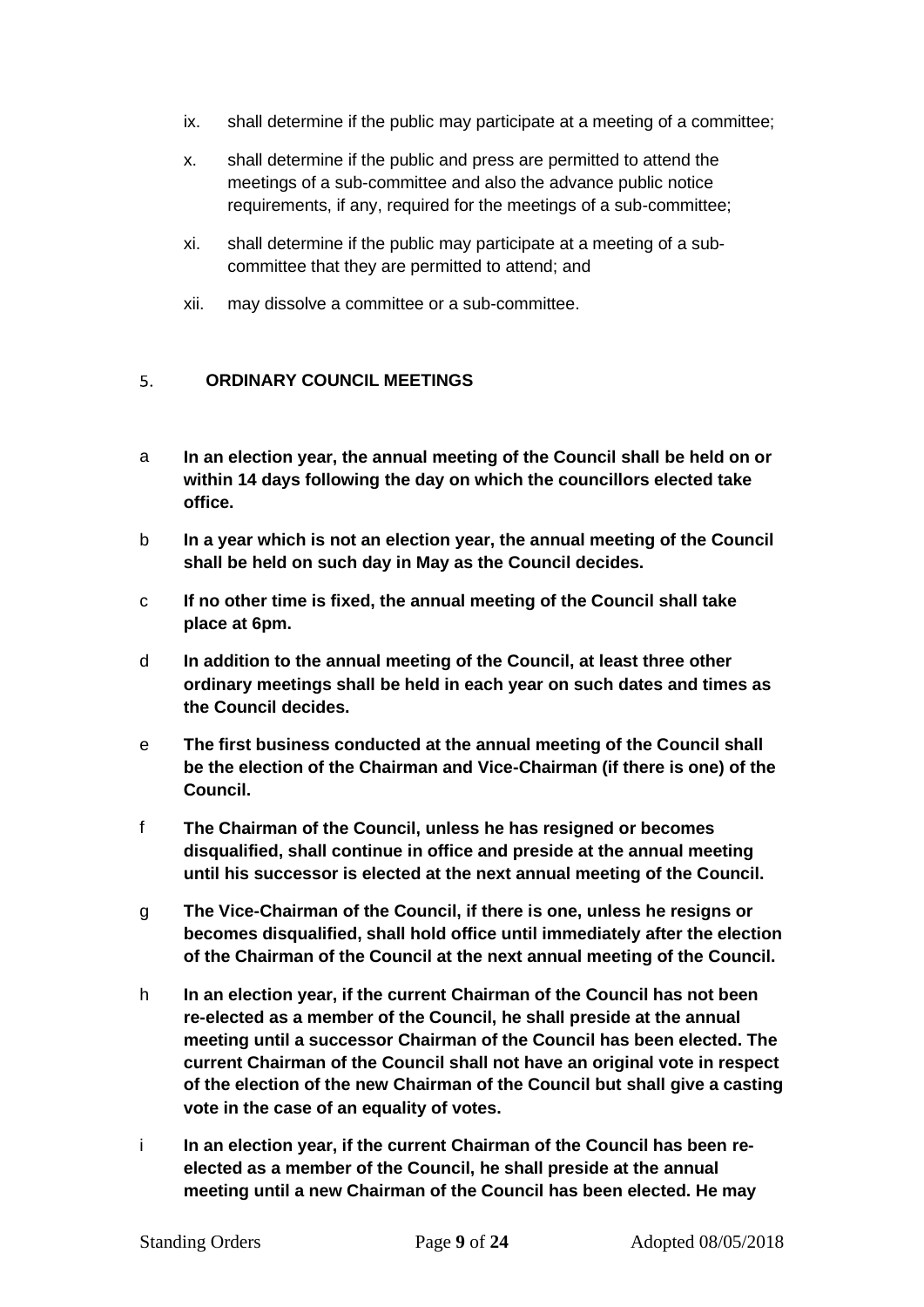**exercise an original vote in respect of the election of the new Chairman of the Council and shall give a casting vote in the case of an equality of votes.**

- j Following the election of the Chairman of the Council and Vice-Chairman (if there is one) of the Council at the annual meeting, the business shall include:
	- i. **In an election year, delivery by the Chairman of the Council and councillors of their acceptance of office forms unless the Council resolves for this to be done at a later date. In a year which is not an election year, delivery by the Chairman of the Council of his acceptance of office form unless the Council resolves for this to be done at a later date;**
	- ii. Confirmation of the accuracy of the minutes of the last meeting of the Council;
	- iii. Receipt of the minutes of the last meeting of a committee;
	- iv. Consideration of the recommendations made by a committee;
	- v. Review of delegation arrangements to committees, sub-committees, staff and other local authorities;
	- vi. Review of the terms of reference for committees;
	- vii. Appointment of members to existing committees;
	- viii. Appointment of any new committees in accordance with standing order 4;
	- ix. Review and adoption of appropriate standing orders and financial regulations;
	- x. Review of arrangements (including legal agreements) with other local authorities, not-for-profit bodies and businesses.
	- xi. Review of representation on or work with external bodies and arrangements for reporting back;
	- xii. In an election year, to make arrangements with a view to the Council becoming eligible to exercise the general power of competence in the future;
	- xiii. Review of inventory of land and other assets including buildings and office equipment;
	- xiv. Confirmation of arrangements for insurance cover in respect of all insurable risks;
	- xv. Review of the Council's and/or staff subscriptions to other bodies;
	- xvi. Review of the Council's complaints procedure;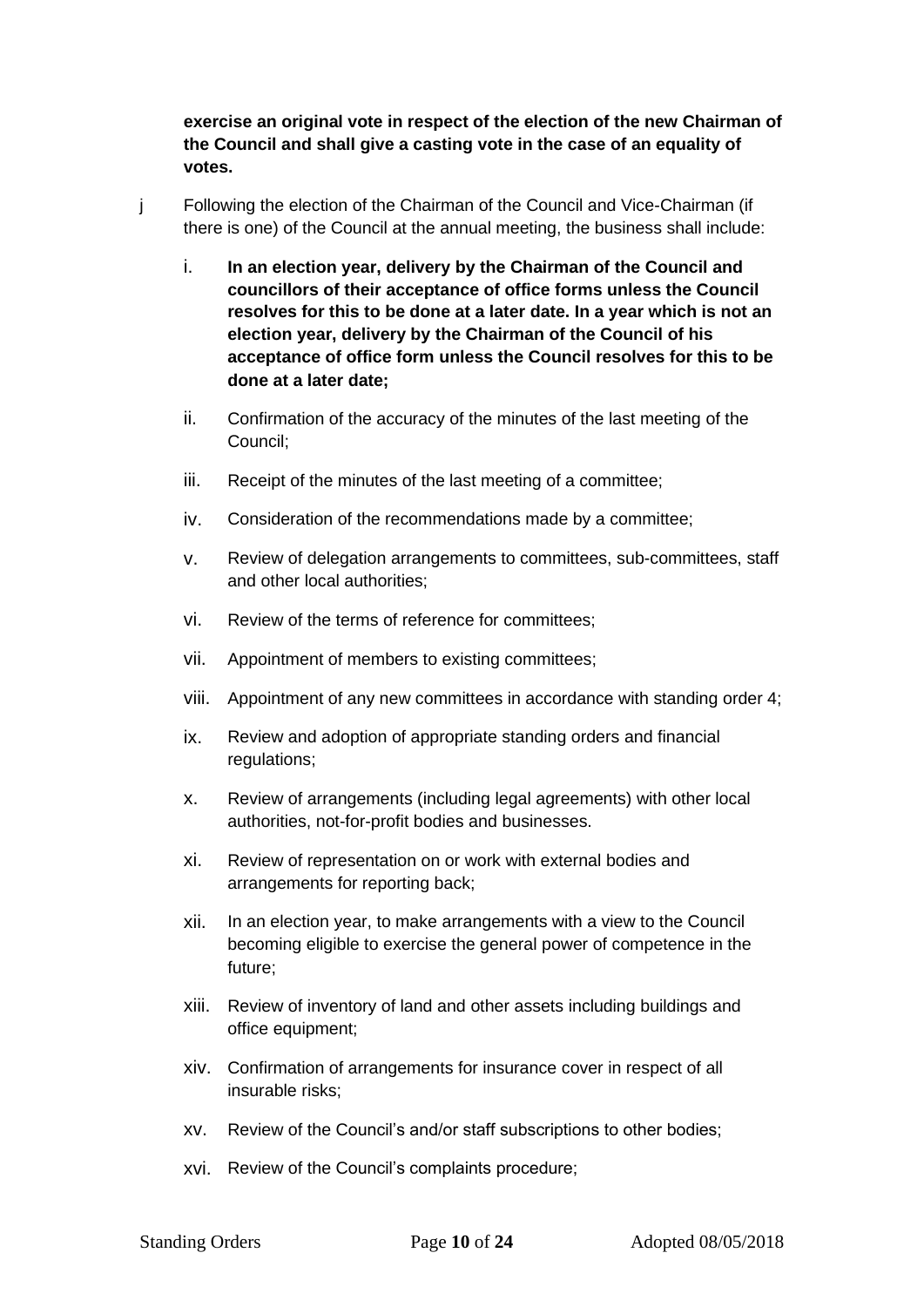- xvii. Review of the Council's policies, procedures and practices in respect of its obligations under freedom of information and data protection legislation (*see also standing orders 11, 20 and 21*);
- xviii. Review of the Council's policy for dealing with the press/media;
- xix. Review of the Council's employment policies and procedures;
- xx. Review of the Council's expenditure incurred under s.137 of the Local Government Act 1972 or the general power of competence.
- xxi. Determining the time and place of ordinary meetings of the Council up to and including the next annual meeting of the Council.

### <span id="page-10-0"></span>**EXTRAORDINARY MEETINGS OF THE COUNCIL, COMMITTEES AND**  6. **SUB-COMMITTEES**

- a **The Chairman of the Council may convene an extraordinary meeting of the Council at any time.**
- b **If the Chairman of the Council does not call an extraordinary meeting of the Council within seven days of having been requested in writing to do so by two councillors, any two councillors may convene an extraordinary meeting of the Council. The public notice giving the time, place and agenda for such a meeting shall be signed by the two councillors.**
- c The chairman of a committee or a sub-committee may convene an extraordinary meeting of the committee [or the sub-committee] at any time.
- d If the chairman of a committee or a sub-committee does not call an extraordinary meeting within 7 days of having been requested to do so by 3 members of the committee or the sub-committee, any 2 members of the committee or the sub-committee may convene an extraordinary meeting of the committee or a sub-committee.

#### <span id="page-10-1"></span>**PREVIOUS RESOLUTIONS**  $7<sub>1</sub>$

- a A resolution shall not be reversed within six months except either by a special motion, which requires written notice by at least 3 councillors to be given to the Proper Officer in accordance with standing order 9, or by a motion moved in pursuance of the recommendation of a committee or a sub-committee.
- b When a motion moved pursuant to standing order 7(a) has been disposed of, no similar motion may be moved for a further six months.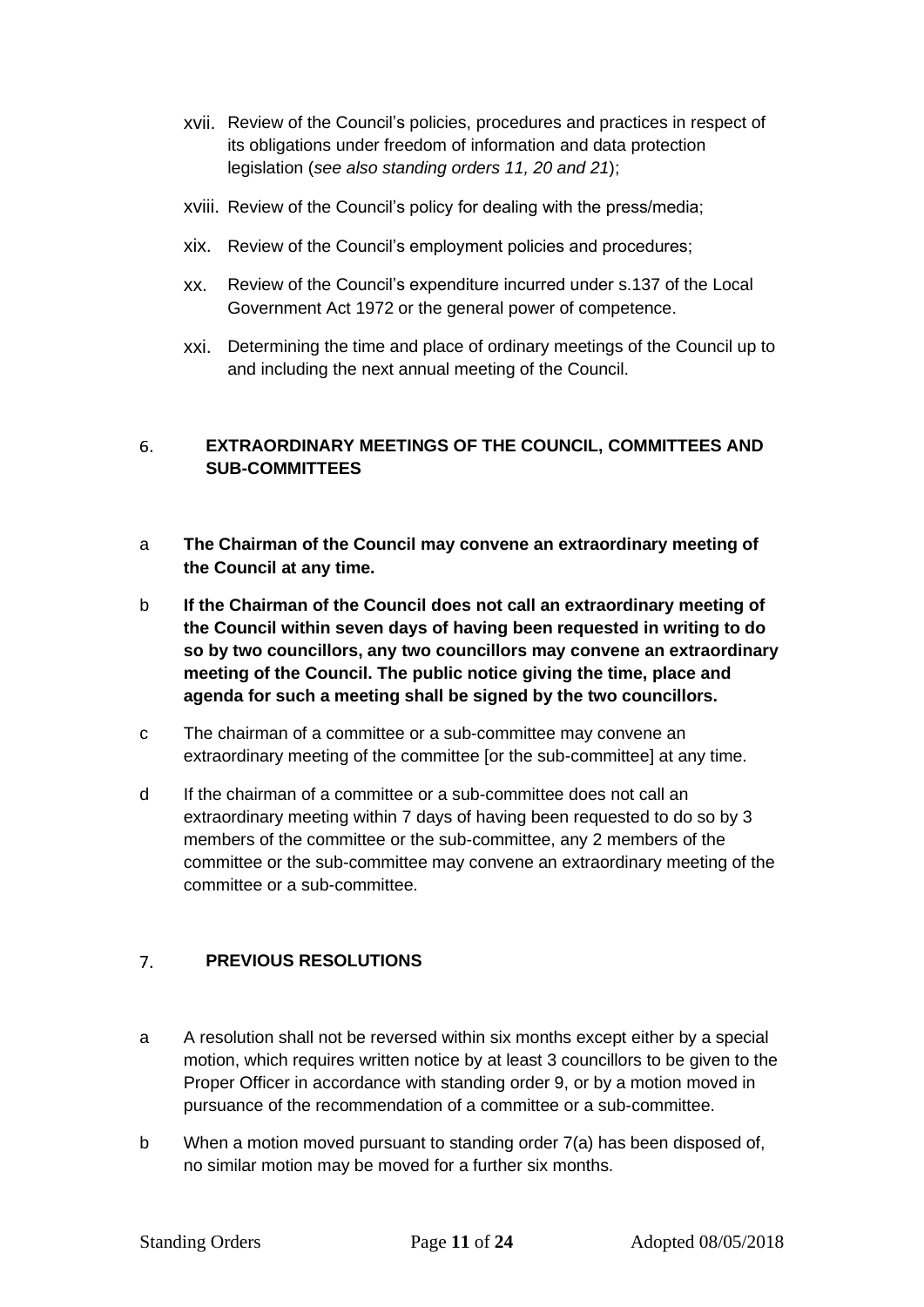#### <span id="page-11-0"></span>**VOTING ON APPOINTMENTS** 8.

a Where more than two persons have been nominated for a position to be filled by the Council and none of those persons has received an absolute majority of votes in their favour, the name of the person having the least number of votes shall be struck off the list and a fresh vote taken. This process shall continue until a majority of votes is given in favour of one person. A tie in votes may be settled by the casting vote exercisable by the chairman of the meeting.

### <span id="page-11-1"></span>**MOTIONS FOR A MEETING THAT REQUIRE WRITTEN NOTICE TO BE**   $9<sub>1</sub>$ **GIVEN TO THE PROPER OFFICER**

- a A motion shall relate to the responsibilities of the meeting for which it is tabled and in any event shall relate to the performance of the Council's statutory functions, powers and obligations or an issue which specifically affects the Council's area or its residents.
- b No motion may be moved at a meeting unless it is on the agenda and the mover has given written notice of its wording to the Proper Officer at least 8 clear days before the meeting. Clear days do not include the day of the notice or the day of the meeting.
- c The Proper Officer may, before including a motion on the agenda received in accordance with standing order 9(b), correct obvious grammatical or typographical errors in the wording of the motion.
- d If the Proper Officer considers the wording of a motion received in accordance with standing order 9(b) is not clear in meaning, the motion shall be rejected until the mover of the motion resubmits it, so that it can be understood, in writing, to the Proper Officer at least 6 clear days before the meeting.
- e If the wording or subject of a proposed motion is considered improper, the Proper Officer shall consult with the chairman of the forthcoming meeting or, as the case may be, the councillors who have convened the meeting, to consider whether the motion shall be included in the agenda or rejected.
- f The decision of the Proper Officer as to whether or not to include the motion on the agenda shall be final.
- g Motions received shall be recorded and numbered in the order that they are received.
- h Motions rejected shall be recorded with an explanation by the Proper Officer of the reason for rejection.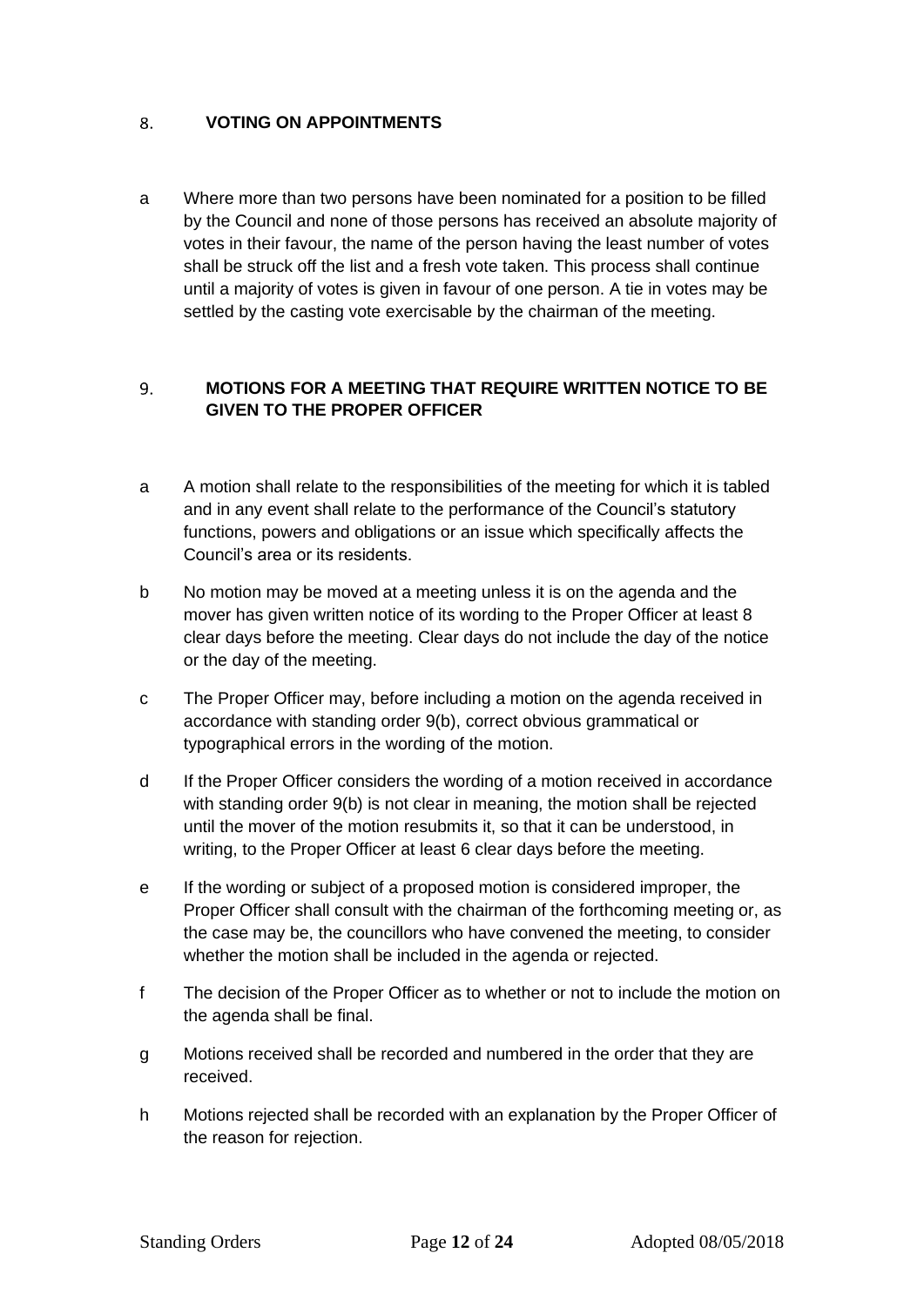#### <span id="page-12-0"></span>**MOTIONS AT A MEETING THAT DO NOT REQUIRE WRITTEN NOTICE**   $10.$

- a The following motions may be moved at a meeting without written notice to the Proper Officer:
	- i. to correct an inaccuracy in the draft minutes of a meeting;
	- ii. to move to a vote;
	- iii. to defer consideration of a motion;
	- iv. to refer a motion to a particular committee or sub-committee;
	- v. to appoint a person to preside at a meeting;
	- vi. to change the order of business on the agenda;
	- vii. to proceed to the next business on the agenda;
	- viii. to require a written report;
	- ix. to appoint a committee or sub-committee and their members;
	- x. to extend the time limits for speaking;
	- xi. to exclude the press and public from a meeting in respect of confidential or other information which is prejudicial to the public interest;
	- xii. to not hear further from a councillor or a member of the public;
	- xiii. to exclude a councillor or member of the public for disorderly conduct;
	- xiv. to temporarily suspend the meeting;
	- xv. to suspend a particular standing order (unless it reflects mandatory statutory or legal requirements);
	- xvi. to adjourn the meeting; or
	- xvii. to close the meeting.

#### <span id="page-12-1"></span>11. **MANAGEMENT OF INFORMATION**

*See also standing order 20.*

a **The Council shall have in place and keep under review, technical and organisational measures to keep secure information (including personal data) which it holds in paper and electronic form. Such arrangements shall include deciding who has access to personal data and encryption of personal data.**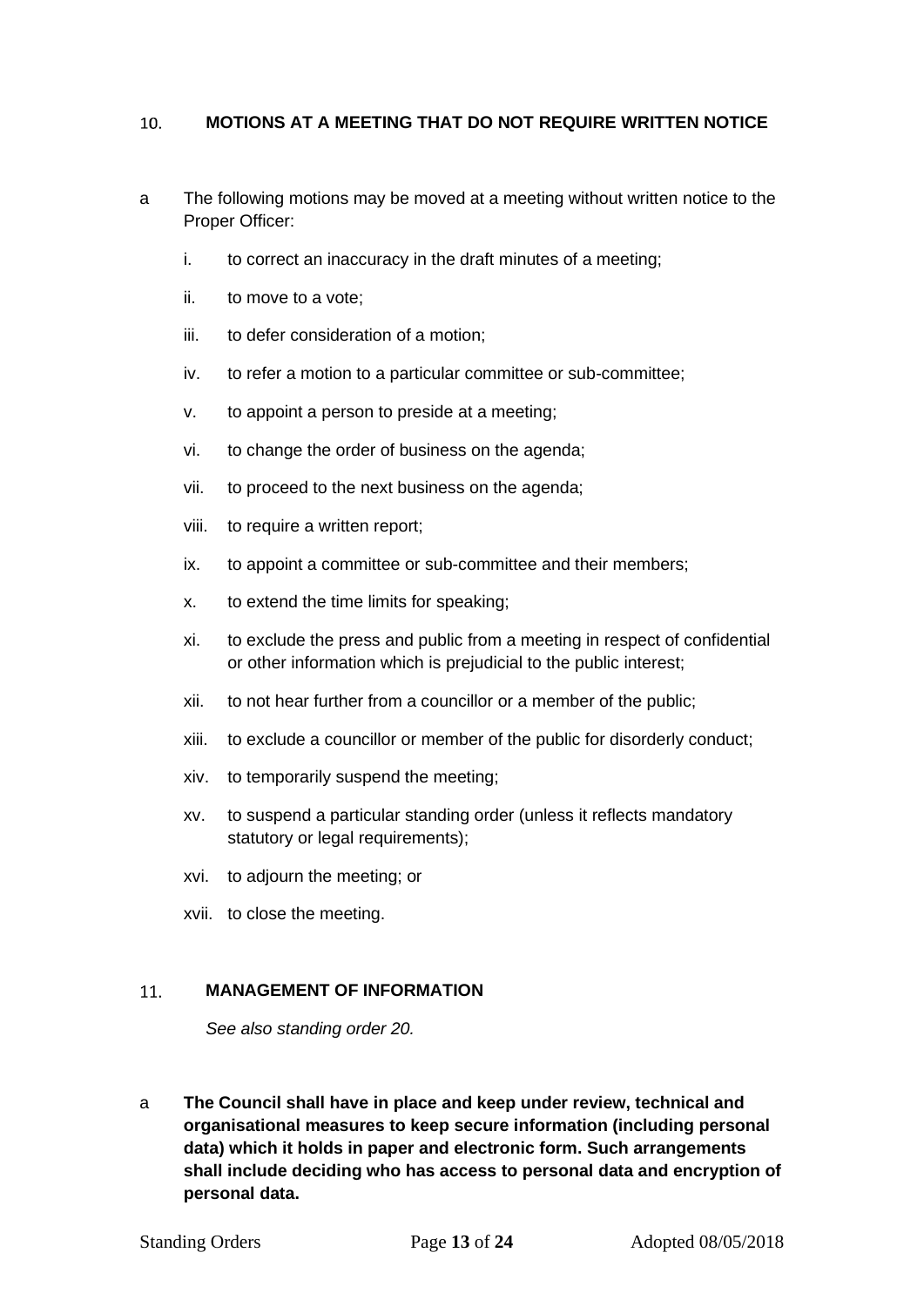- b **The Council shall have in place, and keep under review, policies for the retention and safe destruction of all information (including personal data) which it holds in paper and electronic form. The Council's retention policy shall confirm the period for which information (including personal data) shall be retained or if this is not possible the criteria used to determine that period (e.g. the Limitation Act 1980).**
- c **The agenda, papers that support the agenda and the minutes of a meeting shall not disclose or otherwise undermine confidential information or personal data without legal justification.**
- d **Councillors, staff, the Council's contractors and agents shall not disclose confidential information or personal data without legal justification.**

#### <span id="page-13-0"></span>**DRAFT MINUTES**   $12<sub>1</sub>$

Full Council meetings Committee meetings Sub-committee meetings **•** 

- a If the draft minutes of a preceding meeting have been served on councillors with the agenda to attend the meeting at which they are due to be approved for accuracy, they shall be taken as read.
- b There shall be no discussion about the draft minutes of a preceding meeting except in relation to their accuracy. A motion to correct an inaccuracy in the draft minutes shall be moved in accordance with standing order 10(a)(i).
- c The accuracy of draft minutes, including any amendment(s) made to them, shall be confirmed by resolution and shall be signed by the chairman of the meeting and stand as an accurate record of the meeting to which the minutes relate.
- d If the chairman of the meeting does not consider the minutes to be an accurate record of the meeting to which they relate, he shall sign the minutes and include a paragraph in the following terms or to the same effect:

"The chairman of this meeting does not believe that the minutes of the meeting of the ( ) held on [date] in respect of ( ) were a correct record but his view was not upheld by the meeting and the minutes are confirmed as an accurate record of the proceedings."

- e **If the Council's gross annual income or expenditure (whichever is**
- ● **higher) does not exceed £25,000, it shall publish draft minutes on a** 
	- **website which is publicly accessible and free of charge not later than one month after the meeting has taken place.**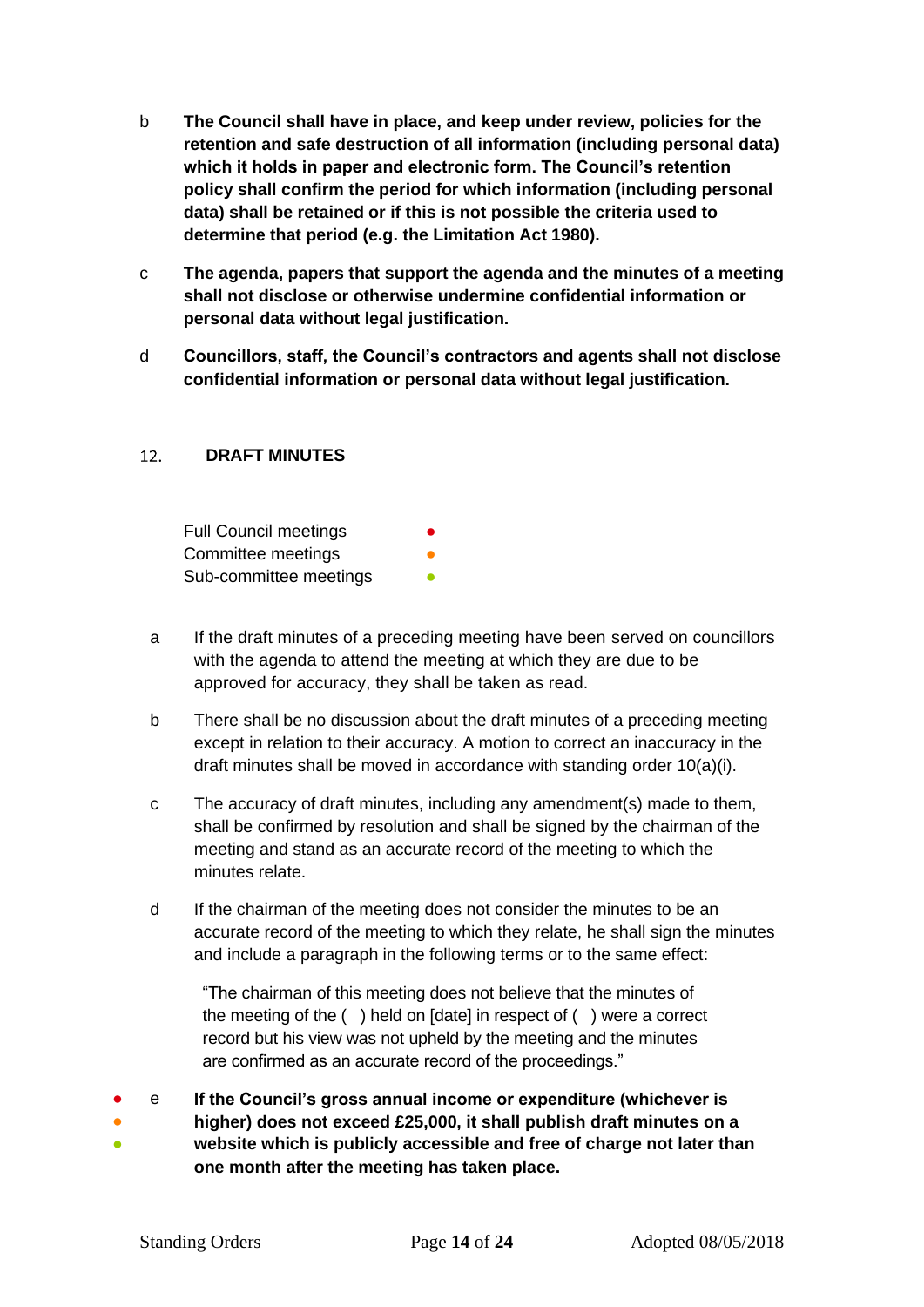f Subject to the publication of draft minutes in accordance with standing order 12(e) and standing order 20(a) and following a resolution which confirms the accuracy of the minutes of a meeting, the draft minutes or recordings of the meeting for which approved minutes exist shall be destroyed.

#### <span id="page-14-0"></span> $13<sup>7</sup>$ **CODE OF CONDUCT AND DISPENSATIONS**

*See also standing order 3(u).*

- a All councillors and non-councillors with voting rights shall observe the code of conduct adopted by the Council.
- b Unless he has been granted a dispensation, a councillor or non-councillor with voting rights shall withdraw from a meeting when it is considering a matter in which he has a disclosable pecuniary interest. He may return to the meeting after it has considered the matter in which he had the interest.
- c Unless he has been granted a dispensation, a councillor or non-councillor with voting rights shall withdraw from a meeting when it is considering a matter in which he has another interest if so required by the Council's code of conduct. He may return to the meeting after it has considered the matter in which he had the interest.
- d **Dispensation requests shall be in writing and submitted to the Proper Officer** as soon as possible before the meeting, or failing that, at the start of the meeting for which the dispensation is required.
- e A decision as to whether to grant a dispensation shall be made by a meeting of the Council, or committee or sub-committee for which the dispensation is required and that decision is final.
- f A dispensation request shall confirm:
	- i. the description and the nature of the disclosable pecuniary interest or other interest to which the request for the dispensation relates;
	- ii. whether the dispensation is required to participate at a meeting in a discussion only or a discussion and a vote;
	- iii. the date of the meeting or the period (not exceeding four years) for which the dispensation is sought; and
	- iv. an explanation as to why the dispensation is sought.
- g Subject to standing orders 13(d) and (f), a dispensation request shall be at the beginning of the meeting of the Council, or committee or sub-committee for which the dispensation is required.

# **h A dispensation may be granted in accordance with standing order 13(e) if**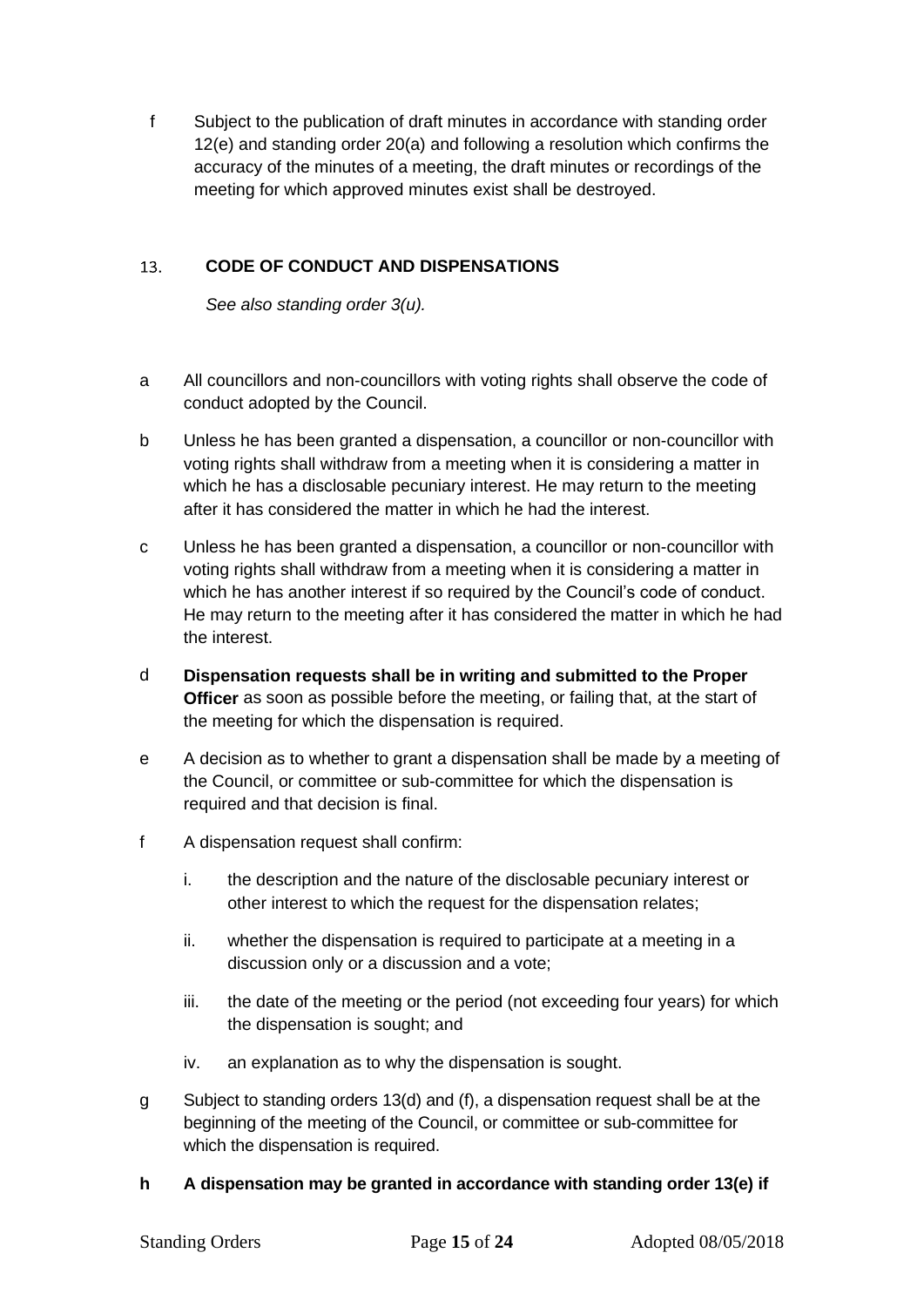**having regard to all relevant circumstances any of the following apply:**

- **i. without the dispensation the number of persons prohibited from participating in the particular business would be so great a proportion of the meeting transacting the business as to impede the transaction of the business;**
- **ii. granting the dispensation is in the interests of persons living in the Council's area; or**
- **iii. it is otherwise appropriate to grant a dispensation.**

#### <span id="page-15-0"></span> $14.$ **CODE OF CONDUCT COMPLAINTS**

- a Upon notification by the District or Unitary Council that it is dealing with a complaint that a councillor or non-councillor with voting rights has breached the Council's code of conduct, the Proper Officer shall, subject to standing order 11, report this to the Council.
- b Where the notification in standing order 14(a) relates to a complaint made by the Proper Officer, the Proper Officer shall notify the Chairman of Council of this fact, and the Chairman shall nominate another staff member to assume the duties of the Proper Officer in relation to the complaint until it has been determined and the Council has agreed what action, if any, to take in accordance with standing order 14(d).
- c The Council may:
	- i. provide information or evidence where such disclosure is necessary to investigate the complaint or is a legal requirement;
	- ii. seek information relevant to the complaint from the person or body with statutory responsibility for investigation of the matter;
- d **Upon notification by the District or Unitary Council that a councillor or non-councillor with voting rights has breached the Council's code of conduct, the Council shall consider what, if any, action to take against him. Such action excludes disqualification or suspension from office.**

#### <span id="page-15-1"></span> $15 -$ **PROPER OFFICER**

a The Proper Officer shall be either (i) the clerk or (ii) other staff member(s) nominated by the Council to undertake the work of the Proper Officer when the Proper Officer is absent.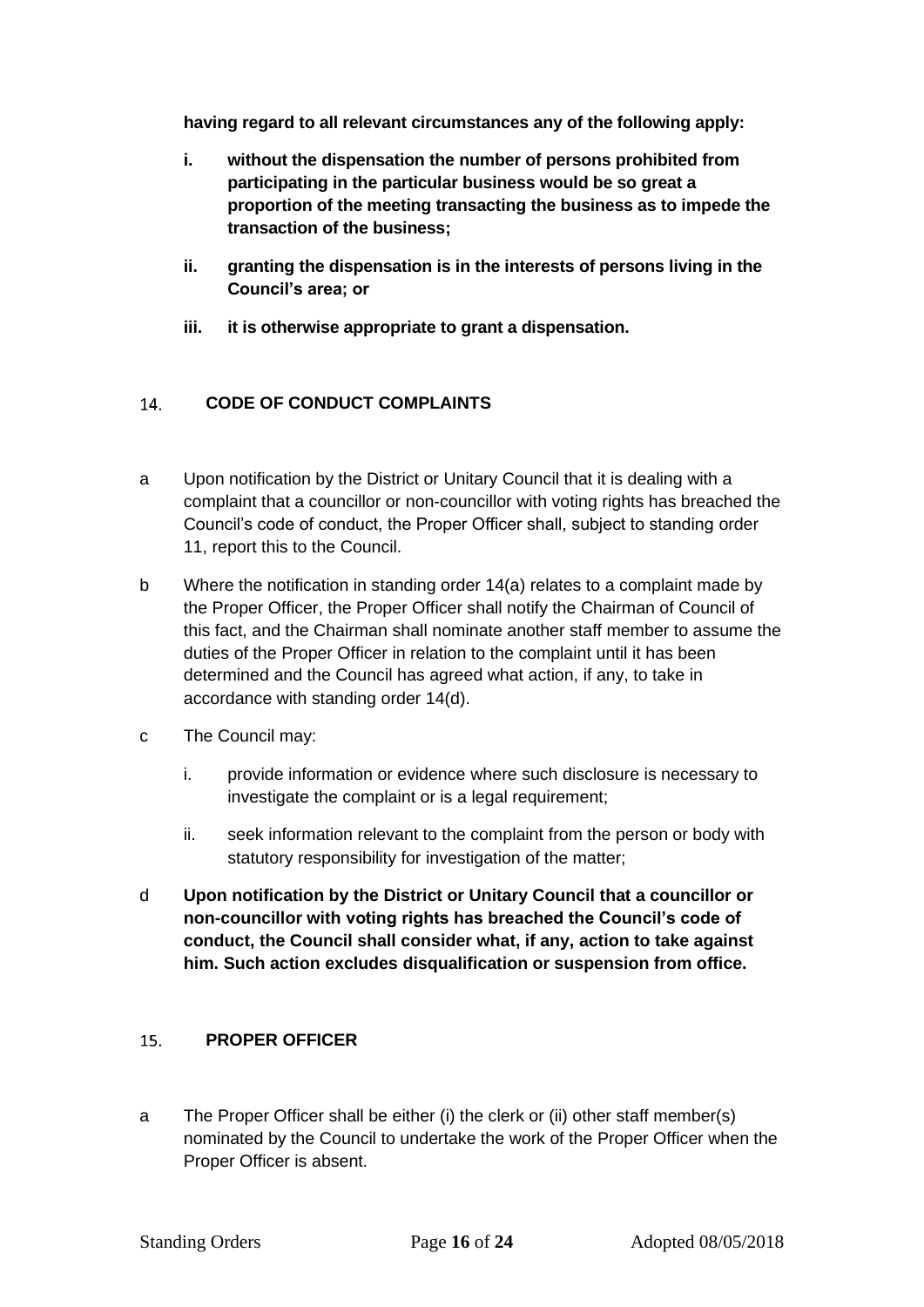- b The Proper Officer shall:
	- i. **at least three clear days before a meeting of the council, a committee** or a sub-committee**,**
		- **serve on councillors by delivery or post at their residences or by email authenticated in such manner as the Proper Officer thinks fit, a signed summons confirming the time, place and the agenda (provided the councillor has consented to service by email), and**
		- **Provide, in a conspicuous place, public notice of the time, place and agenda (provided that the public notice with agenda of an extraordinary meeting of the Council convened by councillors is signed by them).**

*See standing order 3(b) for the meaning of clear days for a meeting of a full council and standing order 3(c) for the meaning of clear days for a meeting of a committee;*

- ii. subject to standing order 9, include on the agenda all motions in the order received unless a councillor has given written notice at least ( ) days before the meeting confirming his withdrawal of it;
- iii. **convene a meeting of the Council for the election of a new Chairman of the Council, occasioned by a casual vacancy in his office;**
- iv. **facilitate inspection of the minute book by local government electors;**
- v. **receive and retain copies of byelaws made by other local authorities;**
- vi. hold acceptance of office forms from councillors;
- vii. hold a copy of every councillor's register of interests;
- viii. assist with responding to requests made under freedom of information legislation and rights exercisable under data protection legislation, in accordance with the Council's relevant policies and procedures;
- ix. liaise, as appropriate, with the Council's Data Protection Officer;
- x. receive and send general correspondence and notices on behalf of the Council except where there is a resolution to the contrary;
- xi. assist in the organisation of, storage of, access to, security of and destruction of information held by the Council in paper and electronic form subject to the requirements of data protection and freedom of information legislation and other legitimate requirements (e.g. the Limitation Act 1980);
- xii. arrange for legal deeds to be executed; (*see also standing order 23);*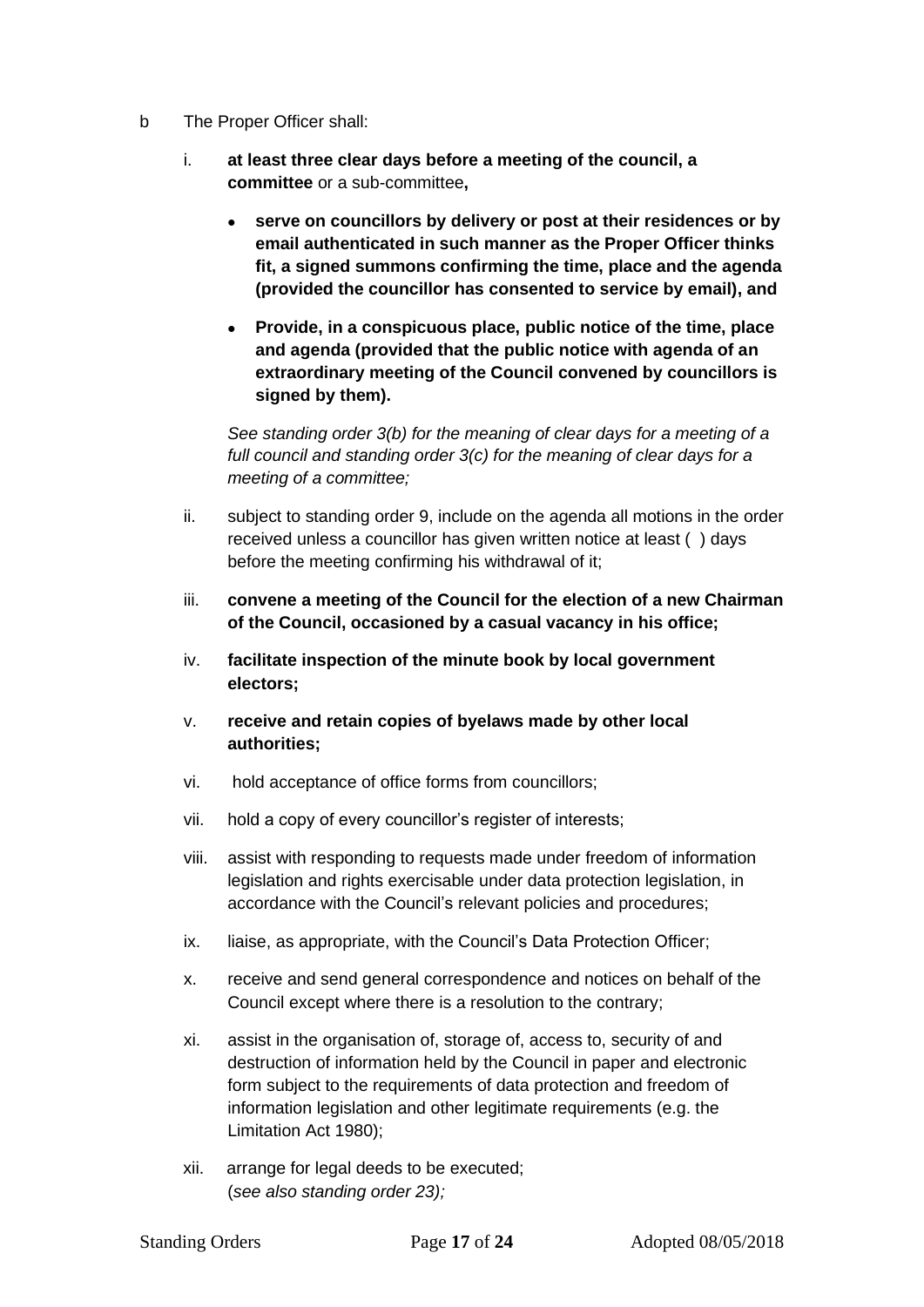- xiii. arrange or manage the prompt authorisation, approval, and instruction regarding any payments to be made by the Council in accordance with its financial regulations;
- xiv. record every planning application notified to the Council and the Council's response to the local planning authority in a book for such purpose;
- xv. refer a planning application received by the Council to the Chairman or in his absence the Vice-Chairman (if there is one) of the Council within two working days of receipt to facilitate an extraordinary meeting if the nature of a planning application requires consideration before the next ordinary meeting of the Council;
- xvi. manage access to information about the Council via the publication scheme; and
- xvii. retain custody of the seal of the Council (if there is one) which shall not be used without a resolution to that effect. (s*ee also standing order 23).*

#### <span id="page-17-0"></span> $16.$ **RESPONSIBLE FINANCIAL OFFICER**

a The Council shall appoint appropriate staff member(s) to undertake the work of the Responsible Financial Officer when the Responsible Financial Officer is absent.

#### <span id="page-17-1"></span> $17<sub>1</sub>$ **ACCOUNTS AND ACCOUNTING STATEMENTS**

- a "Proper practices" in standing orders refer to the most recent version of "Governance and Accountability for Local Councils – a Practitioners' Guide".
- b All payments by the Council shall be authorised, approved and paid in accordance with the law, proper practices and the Council's financial regulations.
- c The Responsible Financial Officer shall supply to each councillor as soon as practicable after 30 June, 30 September and 31 December in each year a statement to summarise:
	- i. the Council's receipts and payments (or income and expenditure) for each quarter;
	- ii. the Council's aggregate receipts and payments (or income and expenditure) for the year to date;
	- iii. the balances held at the end of the quarter being reported and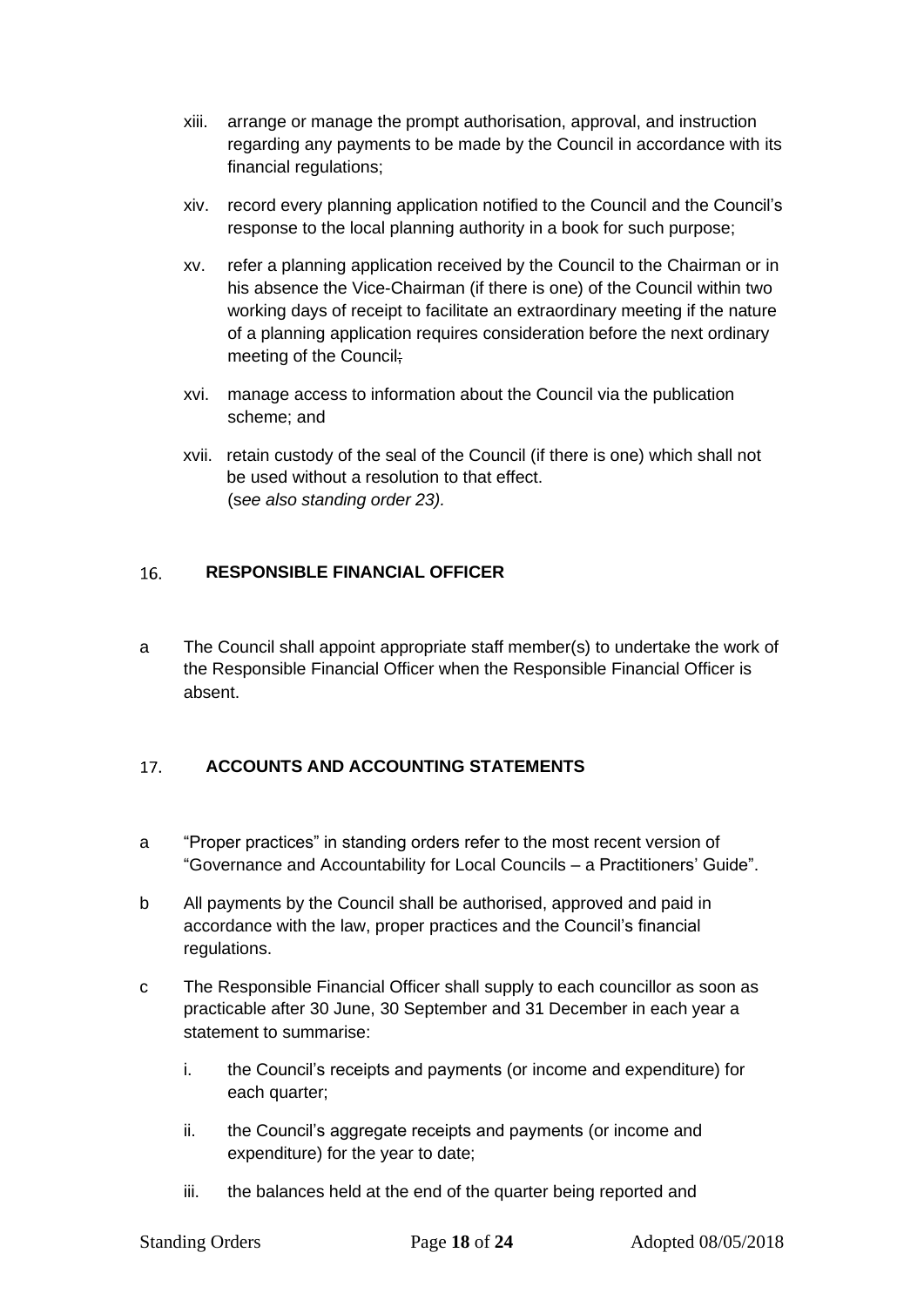which includes a comparison with the budget for the financial year and highlights any actual or potential overspends.

- d As soon as possible after the financial year end at 31 March, the Responsible Financial Officer shall provide:
	- i. each councillor with a statement summarising the Council's receipts and payments (or income and expenditure) for the last quarter and the year to date for information; and
	- ii. to the Council the accounting statements for the year in the form of Section 2 of the Annual Governance and Accountability Return, as required by proper practices, for consideration and approval.
- e The year-end accounting statements shall be prepared in accordance with proper practices and apply the form of accounts determined by the Council (receipts and payments, or income and expenditure) for the year to 31 March. A completed draft annual governance and accountability return shall be presented to all councillors at least 14 days prior to anticipated approval by the Council. The annual governance and accountability return of the Council, which is subject to external audit, including the annual governance statement, shall be presented to the Council for consideration and formal approval before 30 June.

#### <span id="page-18-0"></span>18. **FINANCIAL CONTROLS AND PROCUREMENT**

- a. The Council shall consider and approve financial regulations drawn up by the Responsible Financial Officer, which shall include detailed arrangements in respect of the following:
	- i. the keeping of accounting records and systems of internal controls;
	- ii. the assessment and management of financial risks faced by the Council;
	- iii. the work of the independent internal auditor in accordance with proper practices and the receipt of regular reports from the internal auditor, which shall be required at least annually;
	- iv. the inspection and copying by councillors and local electors of the Council's accounts and/or orders of payments; and
	- v. whether contracts with an estimated value below **£25,000** due to special circumstances are exempt from a tendering process or procurement exercise.
- b. Financial regulations shall be reviewed regularly and at least annually for fitness of purpose.
- c. **A public contract regulated by the Public Contracts Regulations 2015 with**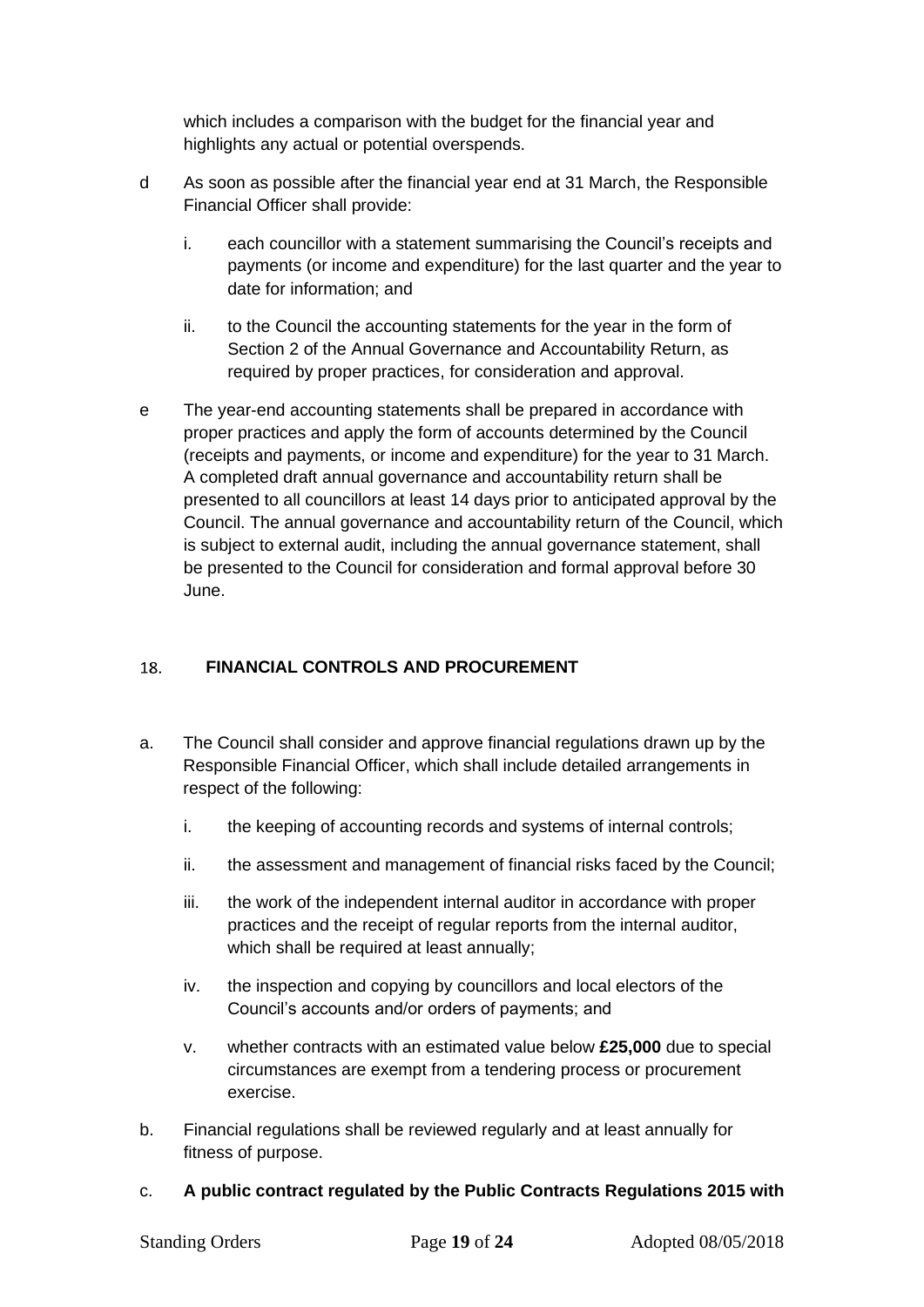**an estimated value in excess of £25,000 but less than the relevant thresholds in standing order 18(f) is subject to Regulations 109-114 of the Public Contracts Regulations 2015 which include a requirement on the Council to advertise the contract opportunity on the Contracts Finder website regardless of what other means it uses to advertise the opportunity unless it proposes to use an existing list of approved suppliers (framework agreement).**

- d. Subject to additional requirements in the financial regulations of the Council, the tender process for contracts for the supply of goods, materials, services or the execution of works shall include, as a minimum, the following steps:
	- i. a specification for the goods, materials, services or the execution of works shall be drawn up;
	- ii. an invitation to tender shall be drawn up to confirm (i) the Council's specification (ii) the time, date and address for the submission of tenders (iii) the date of the Council's written response to the tender and (iv) the prohibition on prospective contractors contacting councillors or staff to encourage or support their tender outside the prescribed process;
	- iii. the invitation to tender shall be advertised in a local newspaper and in any other manner that is appropriate;
	- iv. tenders are to be submitted in writing in a sealed marked envelope addressed to the Proper Officer;
	- v. tenders shall be opened by the Proper Officer in the presence of at least one councillor after the deadline for submission of tenders has passed;
	- vi. tenders are to be reported to and considered by the appropriate meeting of the Council or a committee or sub-committee with delegated responsibility.
- e. Neither the Council, nor a committee or a sub-committee with delegated responsibility for considering tenders, is bound to accept the lowest value tender.
- f. **A public contract regulated by the Public Contracts Regulations 2015 with an estimated value in excess of £181,302 for a public service or supply contract or in excess of £4,551,413 for a public works contract (or other thresholds determined by the European Commission every two years and published in the Official Journal of the European Union (OJEU)) shall comply with the relevant procurement procedures and other requirements in the Public Contracts Regulations 2015 which include advertising the contract opportunity on the Contracts Finder website and in OJEU.**
- g. **A public contract in connection with the supply of gas, heat, electricity, drinking water, transport services, or postal services to the public; or the provision of a port or airport; or the exploration for or extraction of gas,**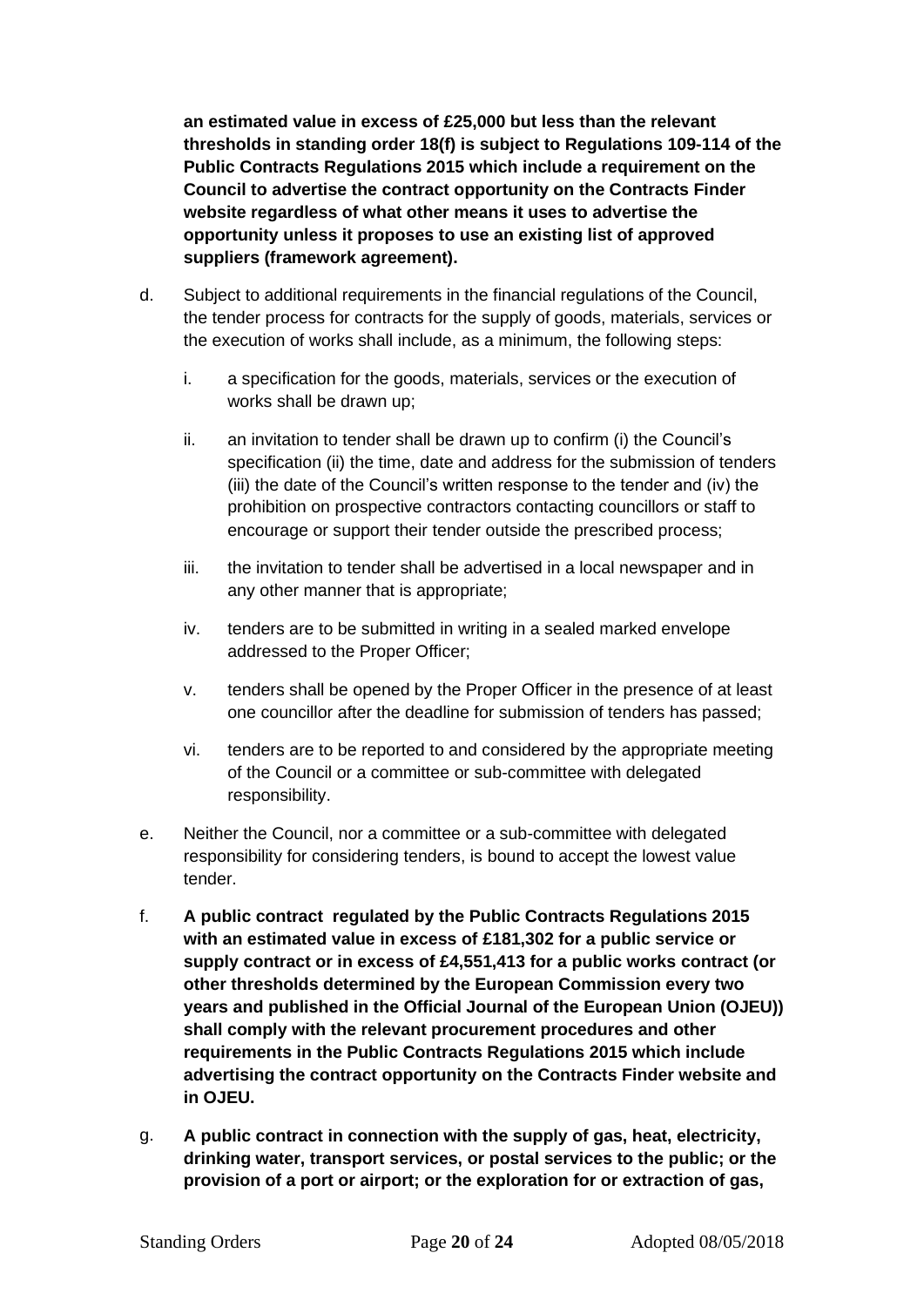**oil or solid fuel with an estimated value in excess of £363,424 for a supply, services or design contract; or in excess of £4,551,413 for a works contract; or £820,370 for a social and other specific services contract (or other thresholds determined by the European Commission every two years and published in OJEU) shall comply with the relevant procurement procedures and other requirements in the Utilities Contracts Regulations 2016.**

#### <span id="page-20-0"></span>19. **HANDLING STAFF MATTERS**

- a A matter personal to a member of staff that is being considered by a meeting of Council is subject to standing order 11.
- b Subject to the Council's policy regarding absences from work, the Council's most senior member of staff shall notify the chairman or, if he is not available, the vice-chairman (if there is one) of absence occasioned by illness or other reason and that person shall report such absence to Council at its next meeting.
- c The chairman or in his absence, the vice-chairman shall upon a resolution conduct a review of the performance and annual appraisal of the work of The Clerk/Responsible Financial Officer. The reviews and appraisal shall be reported in writing and are subject to approval by resolution by the Council.
- d Subject to the Council's policy regarding the handling of grievance matters, the Council's most senior member of staff (or other members of staff) shall contact the chairman or in his absence, the vice-chairman in respect of an informal or formal grievance matter, and this matter shall be reported back and progressed by resolution of the Council.
- e Subject to the Council's policy regarding the handling of grievance matters, if an informal or formal grievance matter raised by the Clerk/Responsible Financial Officer relates to the chairman or vice-chairman, this shall be communicated to another member of the Council, which shall be reported back and progressed by resolution of the Council.
- f Any persons responsible for all or part of the management of staff shall treat as confidential the written records of all meetings relating to their performance, capabilities, grievance or disciplinary matters.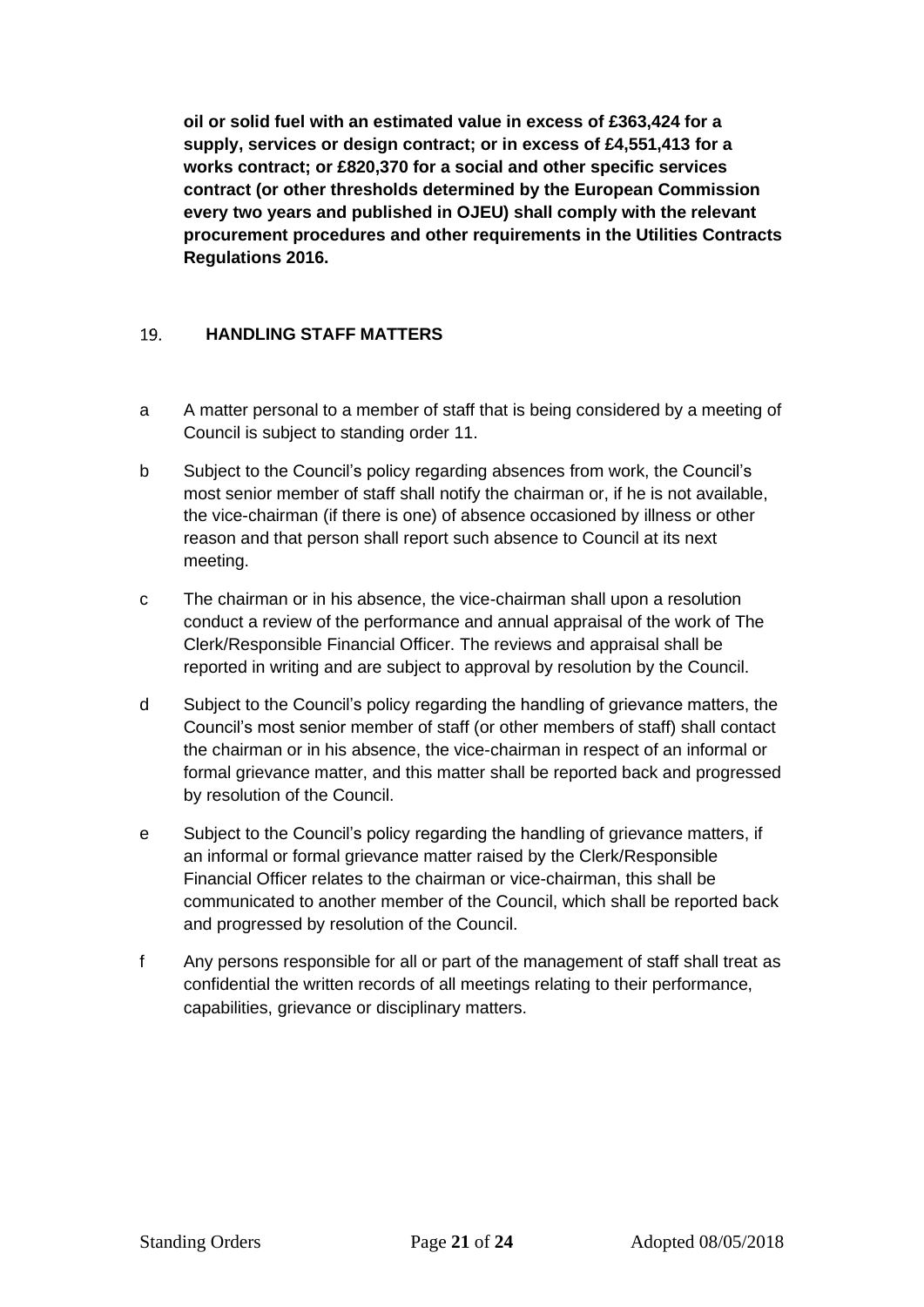g In accordance with standing order 11(a), persons with line management responsibilities shall have access to staff records referred to in standing order 19(f).

#### <span id="page-21-0"></span> $20.$ **RESPONSIBILITIES TO PROVIDE INFORMATION**

*See also standing order 21.*

- a **In accordance with freedom of information legislation, the Council shall publish information in accordance with its publication scheme and respond to requests for information held by the Council.**
- b. *If gross annual income or expenditure (whichever is higher) does not exceed £25,000* **The Council shall publish information in accordance with the requirements of the Smaller Authorities (Transparency Requirements) (England) Regulations 2015.**
- <span id="page-21-1"></span>**RESPONSIBILITIES UNDER DATA PROTECTION LEGISLATION**   $21.$ (Below is not an exclusive list).

*See also standing order 11.*

- a **The Council may appoint a Data Protection Officer.**
- b **The Council shall have policies and procedures in place to respond to an individual exercising statutory rights concerning his personal data.**
- c **The Council shall have a written policy in place for responding to and managing a personal data breach.**
- d **The Council shall keep a record of all personal data breaches comprising the facts relating to the personal data breach, its effects and the remedial action taken.**
- e **The Council shall ensure that information communicated in its privacy notice(s) is in an easily accessible and available form and kept up to date.**
- f **The Council shall maintain a written record of its processing activities.**
- <span id="page-21-2"></span>**RELATIONS WITH THE PRESS/MEDIA**  $22.$
- a Requests from the press or other media for an oral or written comment or statement from the Council, its councillors or staff shall be handled in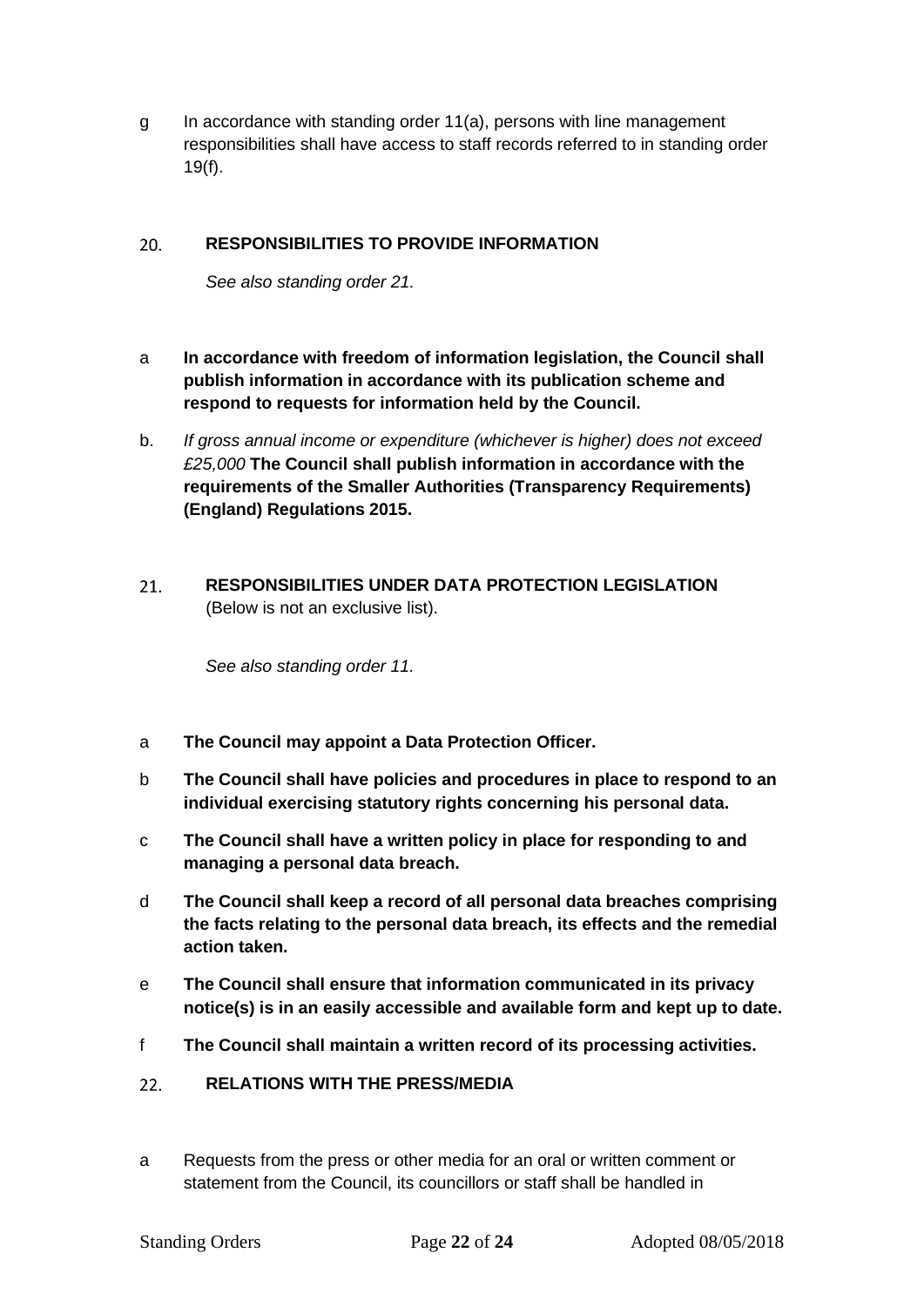accordance with the Council's policy in respect of dealing with the press and/or other media.

#### <span id="page-22-0"></span>23. **EXECUTION AND SEALING OF LEGAL DEEDS**

*See also standing orders 15(b)(xii) and (xvii).*

- a A legal deed shall not be executed on behalf of the Council unless authorised by a resolution.
- b **Subject to standing order 23(a), the Council's common seal shall alone be used for sealing a deed required by law. It shall be applied by the Proper Officer in the presence of two councillors who shall sign the deed as witnesses.**

*The above is applicable to a Council without a common seal.*

## <span id="page-22-1"></span>24. **COMMUNICATING WITH DISTRICT AND COUNTY OR UNITARY COUNCILLORS**

- a An invitation to attend a meeting of the Council shall be sent, together with the agenda, to the ward councillor(s) of the District and County Council OR Unitary Council representing the area of the Council.
- b Unless the Council determines otherwise, a copy of each letter sent to the District and County Council OR Unitary Council shall be sent to the ward councillor(s) representing the area of the Council.